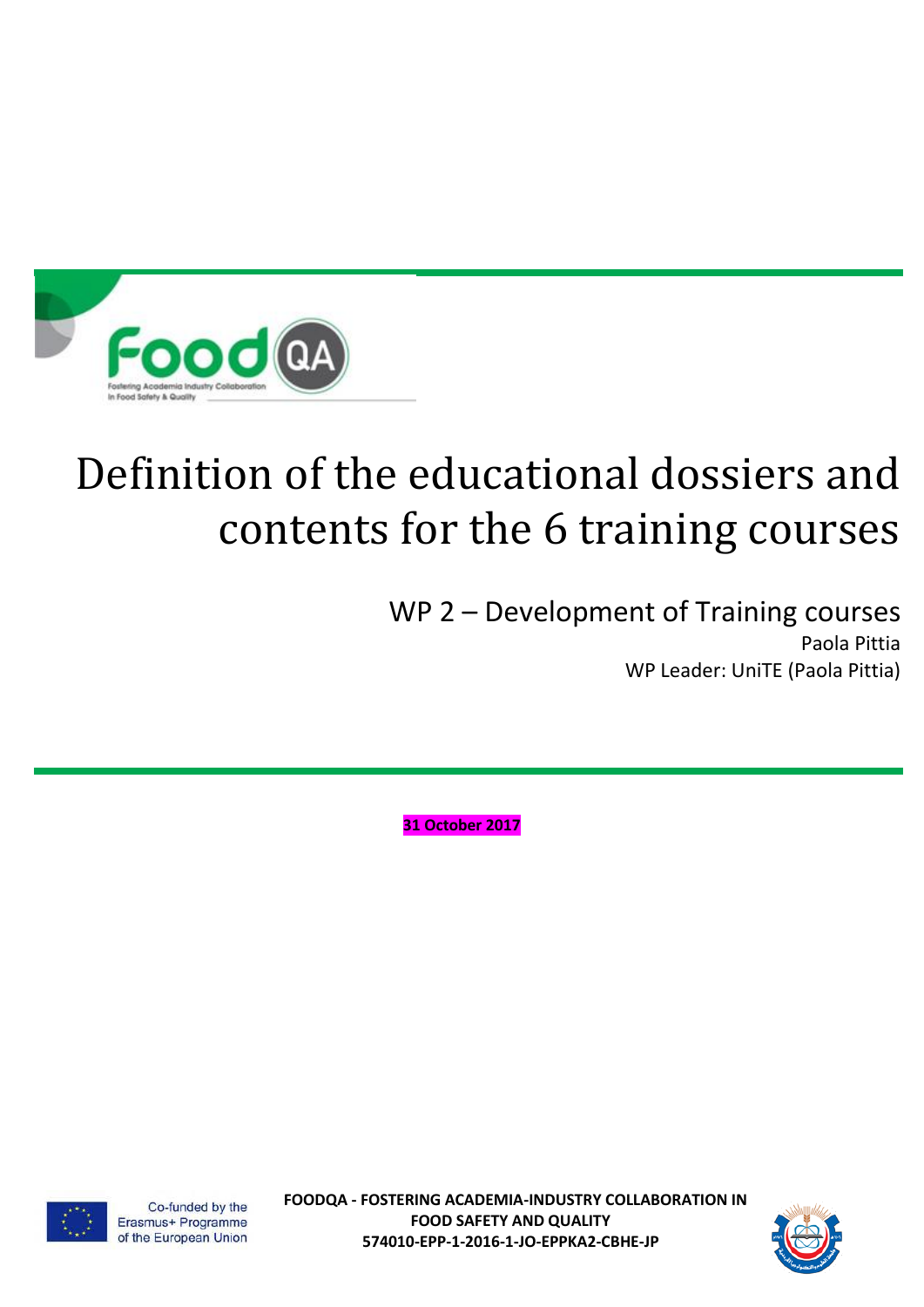

#### **Document Data**

*Deliverable: 2.1 Definition of the educational dossiers and contents for the 6 training courses*

*Work Package No & Title: WP2 - Development of Training courses*

*Work Package Leader: P8 (ITALY)*

*Partners involved: P1-JUST (Jordan); P9-UNIST (Croatia), P11-AUA (Greece); P12-P&B (Portugal); P13- CRE.THI.DEV. (Greece)* 

*Distribution level: Public*

*Reviewed by: Prof. Fahmi Abu Al-Rub (JUST), Prof. Anas Al-Nabulsi (JUST), Prof. Omar Maaytah (MU), Dr. Amjad Haymour (JFDA))*

*Document Version: 0.1 (draft)/1 /2*

*Status: Final*

#### **Document History**

| <b>Version</b> | Date         | <b>Author/Organization</b> | <b>Changes</b>     |
|----------------|--------------|----------------------------|--------------------|
| Draft          | 12 Sept 2017 | Paola Pittia               | Minor text changes |
| Final          | 31 Oct 2017  | Paola Pittia               |                    |
|                |              |                            |                    |





**Project Nr 574010-EPP-1-2016-1-JO-EPPKA2-CBHE-JP**



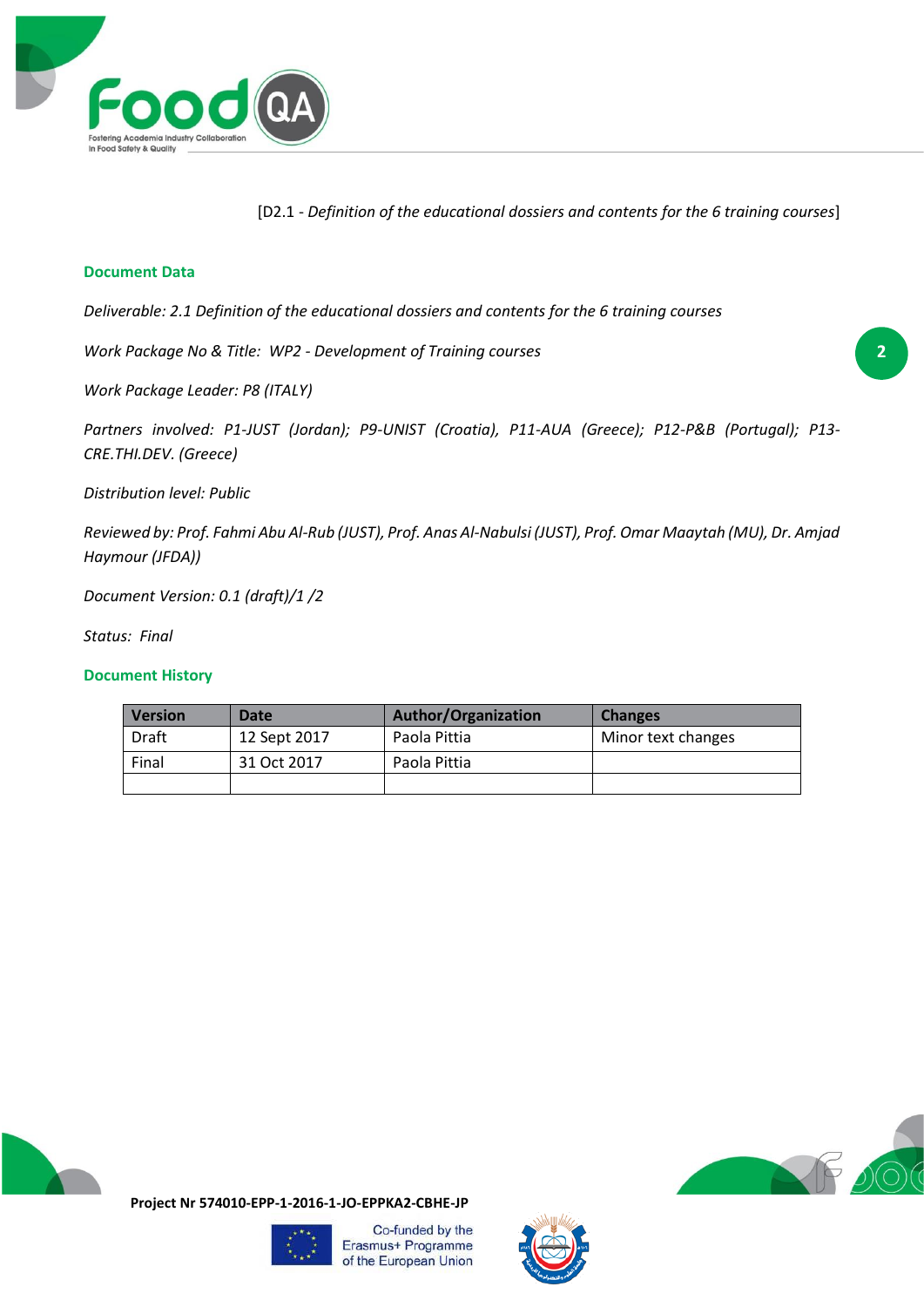

#### **Disclaimer**

This project has been funded by the Erasmus+ Programme of the European Union.

The information and views set out in this publication are those of the author(s) and do not necessarily reflect the official opinion of the European Union. Neither the European Union institutions and bodies nor any person acting on their behalf may be held responsible for the use which may be made of the information contained therein.

Reproduction is authorised provided the source is acknowledged.

All rights reserved

Copyright © FOODQA Consortium, 2016-2019







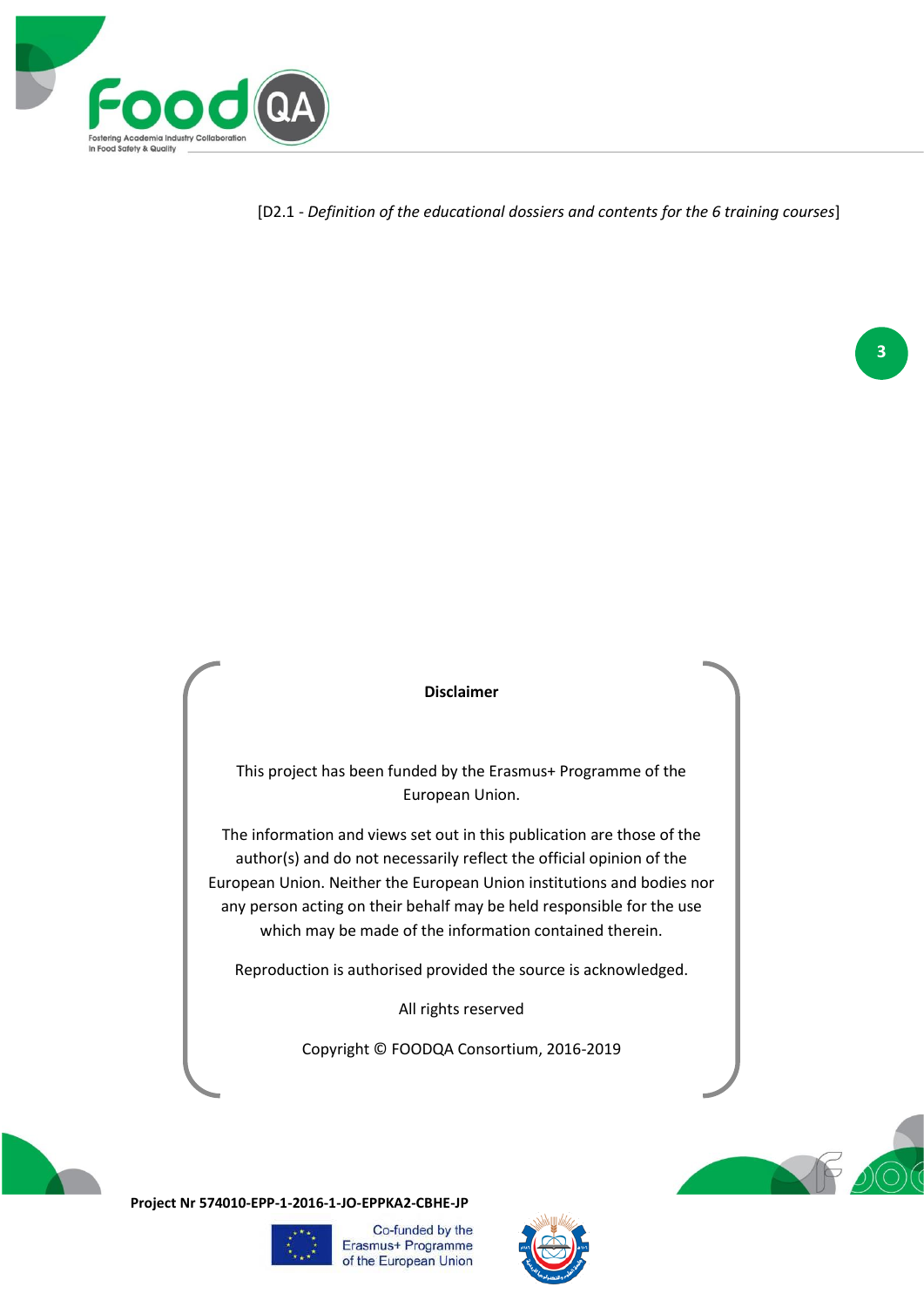

# **Table of Contents**

| $\mathbf{1}$   |  |
|----------------|--|
| $\overline{2}$ |  |
| 2.1            |  |
| 2.2            |  |
| 2.3            |  |
| 2.4            |  |
| 2.5            |  |
| 2.6            |  |
| 2.7            |  |
| 2.8            |  |





 $\overline{a}$ 

Project Nr 574010-EPP-1-2016-1-JO-EPPKA2-CBHE-JP



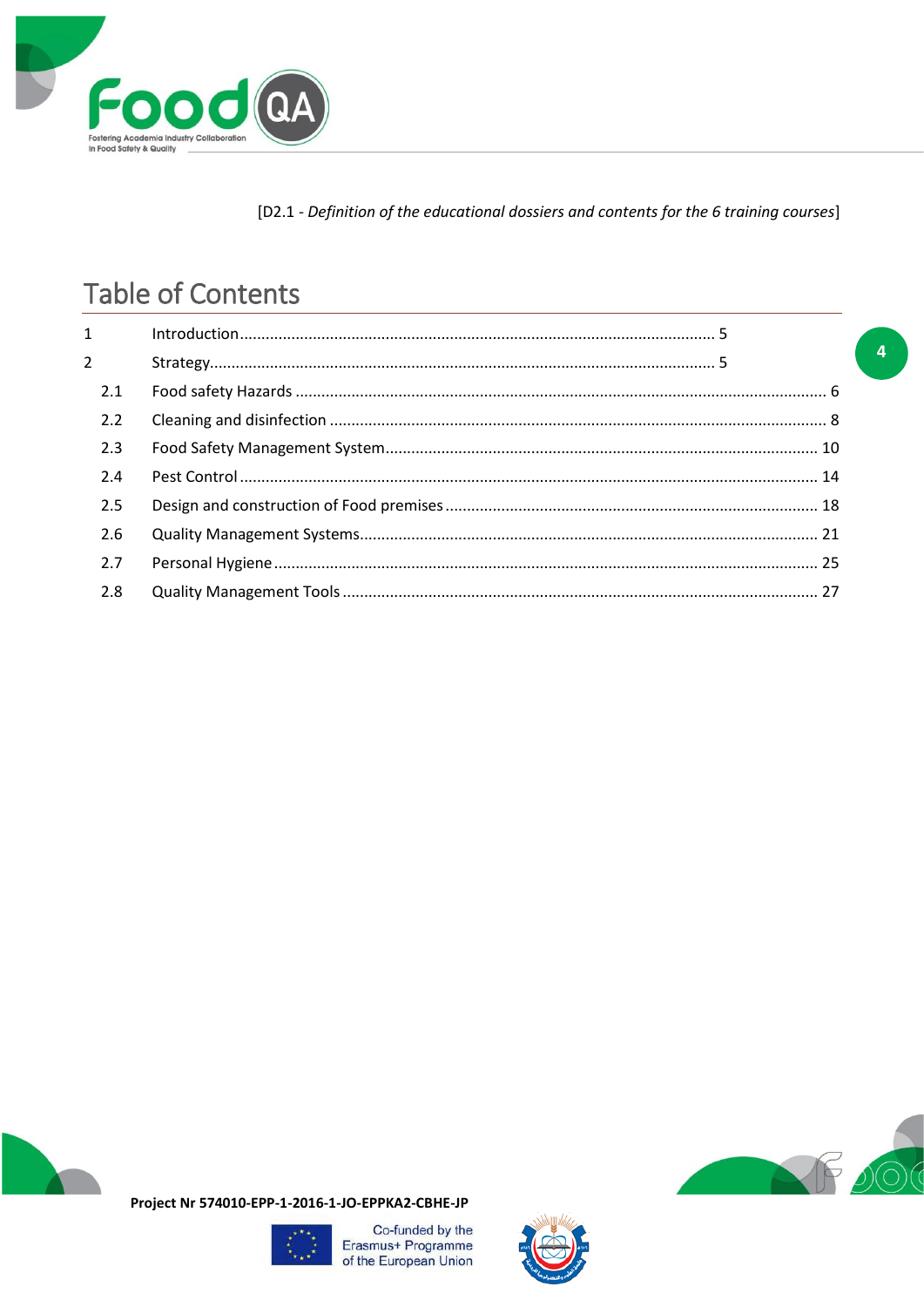

# <span id="page-4-0"></span>1 Introduction

Workpackage 2 (WP2) deals with the development of training activities and materials to enhance training capabilities and knowledge of Jordan Universities and industries staff. It includes the implementation, development and validation of 6 training courses held in EU partner institutions, the design, development and validation of 3 e-learning courses and their setting in the FOODQA e-learning platform. Main focus of the training activities and materials is food safety and quality management.

The Deliverable D2.1. deals with the development of pedagogical (educational dossier/Syllabus) of the following courses

- 1. Food safety hazards (estimated time: 16 h)
- 2. Food safety management systems (estimated time: 32 hours)
- 3. Personnel Hygiene (estimated time: 4 h)
- 4. Design and construction of food premises ((estimated time: 16 h)
- 5. Cleaning and disinfection (estimated time: 16 h)
- 6. Pest control (estimated time: 16 h)
- 7. Quality management systems (estimated time: 32 h)
- 8. Quality management tools (estimated time: 40 h).

# <span id="page-4-1"></span>**Strategy**

The FOODQA partners discussed at the kick-off meeting of the project (Feb 2016) the role of the EU partners on the implementation of the training courses for the Jordan partners staff based on the specific expertise of his/her institution. A survey was conducted among the food industries companies in Jordan in order to prepare this capacity building plan. The results of the survey identified the needed training and workshops for the staff working in the food industry in Jordan. The needed training identified in this study was in agreement of the proposed training workshops and courses in the original proposal. In the following months the WP2 coordinator sent a syllabus form to the selected partners to be filled in for each of the 8 topics/trainings indicated in the project, containing the following titles:

- **Organiser**
- Target group



**Project Nr 574010-EPP-1-2016-1-JO-EPPKA2-CBHE-JP**





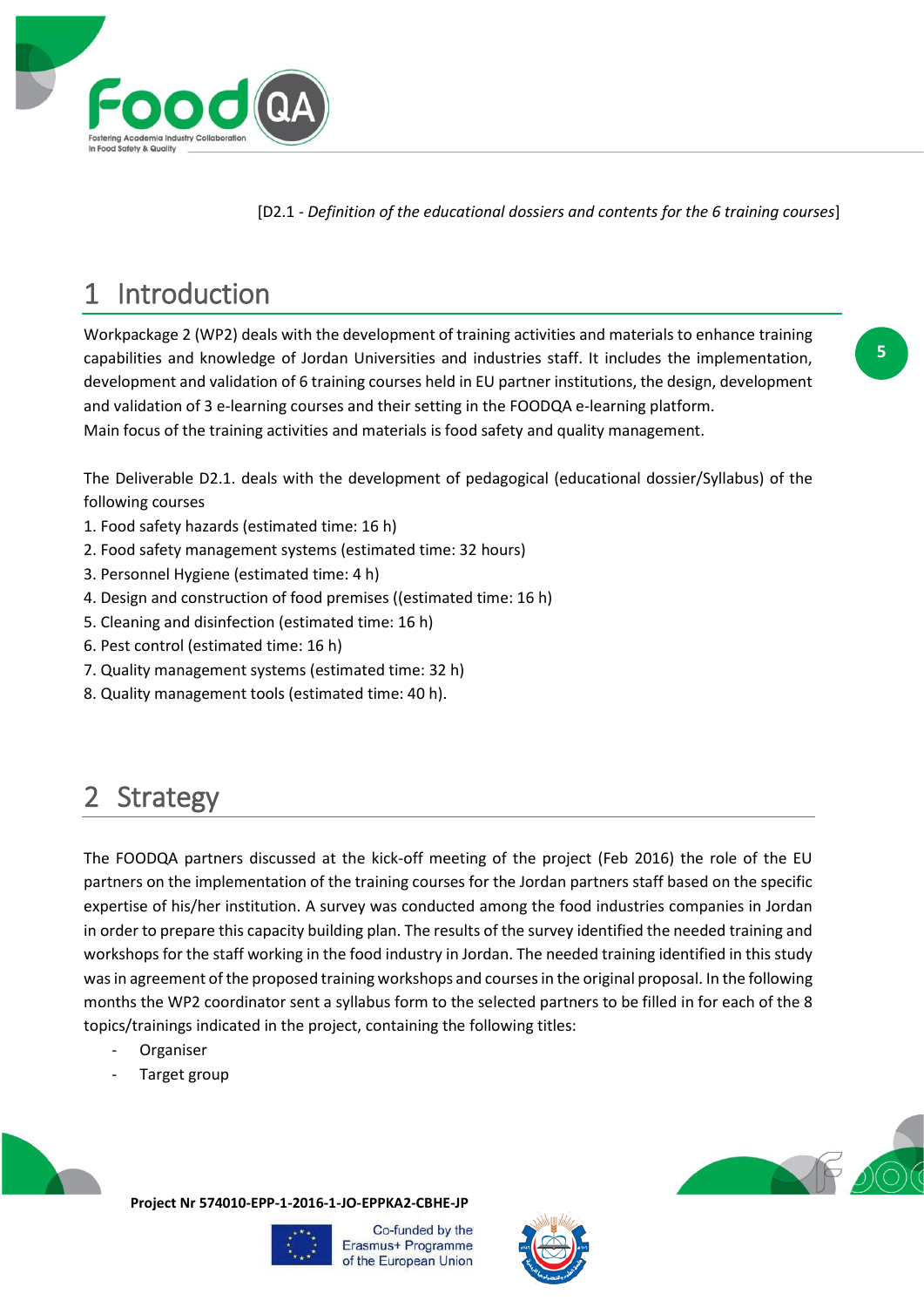

- Learning outcomes
- Minimum knowledge pre-requisites (if any)
- **Contents**
- Teaching materials available/to be prepared
- Evaluation type

In the section, the syllabus/educational dossier of the 8 training modules.

# <span id="page-5-0"></span>2.1 Food safety Hazards

#### **Teaching/contact time: 16 hours**

#### **REFERENCE PARTNER INSTITUTION:** UniTE (Italy), P8

- 1. **Target group**:
- Practitioners of the food chain sector
- Experienced professionals
- Undergraduates
- Master degree students, PhD

#### **2. Learning outcomes:**

#### Trainees will:

- develop knowledge and understanding of the significant biological, physical and chemical hazards associated with foods and food processing and the available tools for their control.
- implement knowledge on new food safety hazards in food formulation and processing (nutritional and novel foods).
- enhance a critical mindset to analyze food processing and to apply preventive methods minimize risk with specific focus on microbiological hazards.

#### **3. Minimum knowledge pre-requisites** (if any)

Basic concepts of food processing and preservation, including factors (product, environmental) that affect food degradation (microbial, enzymatic, chemical)





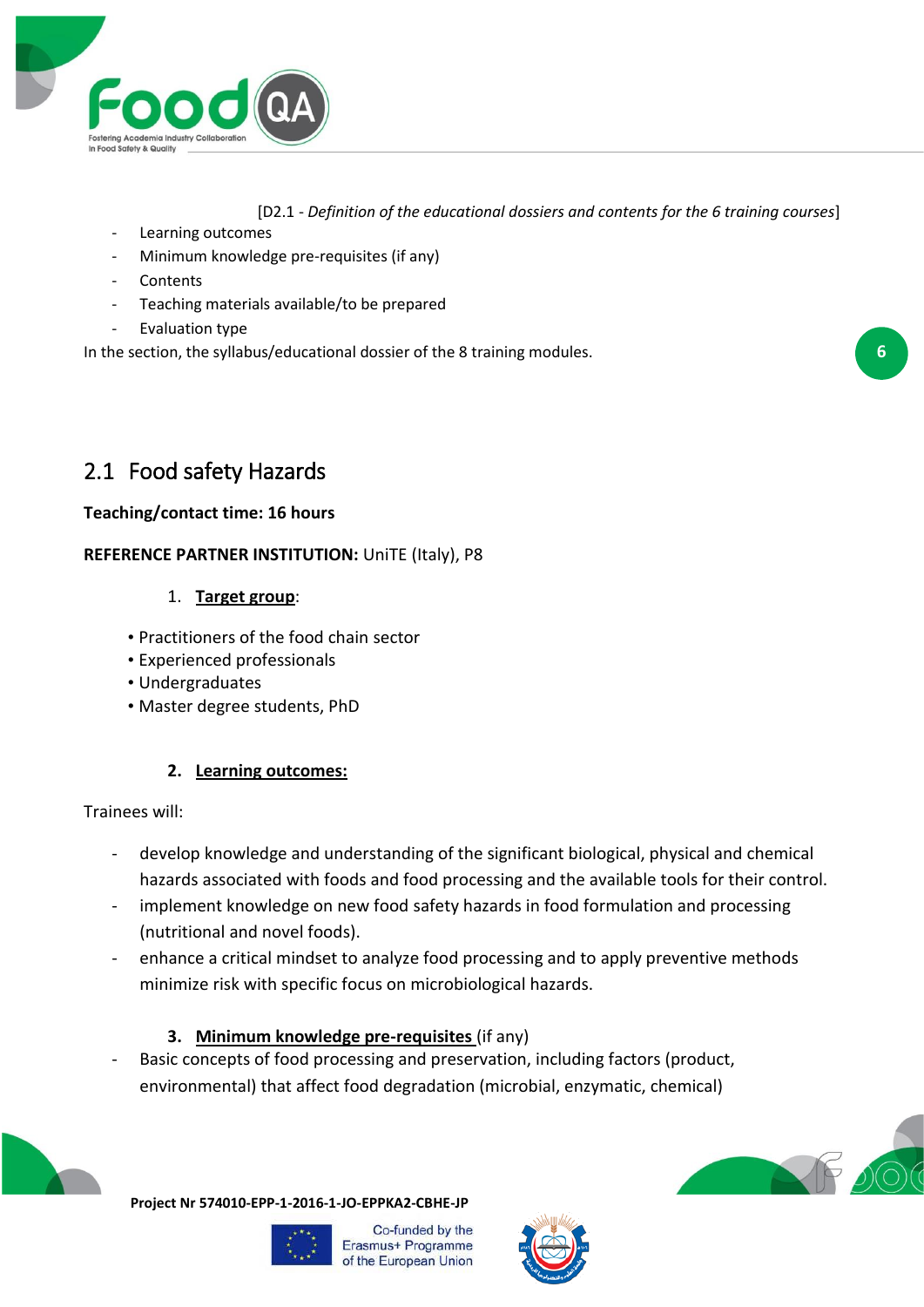

[D2.1 - *Definition of the educational dossiers and contents for the 6 training courses*] Basics in food microbiology.

#### **4. Contents**

|                | Sub-topic                                           | and/or<br><b>Contents</b><br>keywords | <b>Teaching</b><br>material<br>to<br>be<br>prepared * | <b>Partner institution</b> | reference person<br>(availability)     |
|----------------|-----------------------------------------------------|---------------------------------------|-------------------------------------------------------|----------------------------|----------------------------------------|
| $\mathbf{1}$   | Food safety: definition<br>and aspects              |                                       | Ebook/ppt-<br>elearning                               | <b>UniTE</b>               | Antonello<br>Paparella,                |
| $\overline{2}$ | <b>Definition</b><br>food<br>of<br>safety hazards   | To be completed                       | ebook                                                 |                            | <b>Annalisa</b><br>Serio,<br>Clemencia |
| 3              | <b>Microbiological</b><br>and<br>biological hazards | To be completed                       |                                                       |                            | <b>Chaves</b>                          |
| 4              | <b>Chemical hazards</b>                             | To be completed                       |                                                       | <b>UNITE</b>               | <b>Dario</b><br>Compagnone             |
| 5              | <b>Physical</b><br>and<br>mechanical hazards        | To be completed                       |                                                       |                            | Paola Pittia                           |
| 6              | <b>Nutritional and health</b><br>hazards            | To be completed                       |                                                       |                            | Paola Pittia                           |
| 7              | Biotechnology/novel<br>foods                        | To be completed                       |                                                       |                            | <b>Enrico Dainese</b>                  |
| 8              | Safety<br>Food<br><b>Regulations</b>                | To be completed                       |                                                       |                            | Pierina Visciano                       |

The training course will be complemented by:

- a visit in the microbiology and analytical chemistry labs of the University of Teramo
- a visit at the Istituto Zooprofilattico Sperimentale dell'Abruzzo e Molise [http://www.izs.it/IZS/Engine/RAServePG.php/P/250010010603/L/1,](http://www.izs.it/IZS/Engine/RAServePG.php/P/250010010603/L/1) could be planned depending on time availability.

**5. Teaching material available/to be prepared** *(e.g. ppt presentations, case studies, videos, …)*

\*: for some topics/subtopics e-books, posters and videos are already under preparation (WP1).







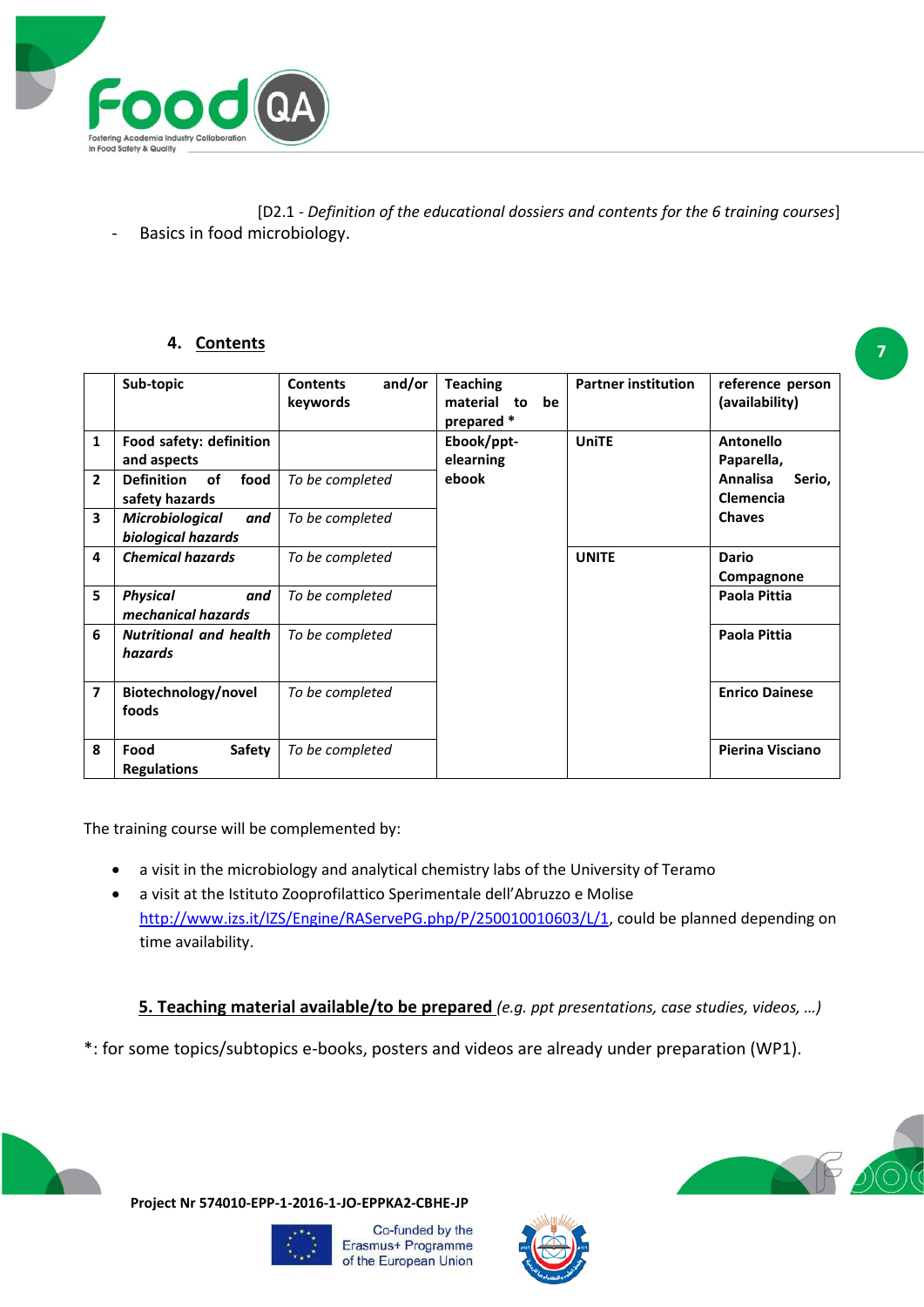

|                | Sub-topic                                           | <b>Teaching</b><br>material<br>available (see<br>WP1)* | <b>Teaching</b><br>material<br>to be prepared | <b>Partner institution</b>           | reference<br>person<br>(availability) |
|----------------|-----------------------------------------------------|--------------------------------------------------------|-----------------------------------------------|--------------------------------------|---------------------------------------|
| 1              | Food safety: definition and<br>aspects              | e-book                                                 | PPT / e-learning                              | E-book: UNITE+ JUST<br>+UJ+AUA+MUTAH | See above                             |
| $\overline{2}$ | Definition of food safety<br>hazards                |                                                        |                                               |                                      |                                       |
| 3              | <b>Microbiological</b><br>and<br>biological hazards |                                                        |                                               |                                      |                                       |
| 4              | <b>Chemical hazards</b>                             |                                                        |                                               |                                      |                                       |
| 5              | Physical and<br>mechanical<br>hazards               |                                                        |                                               |                                      |                                       |
| 6              | health<br><b>Nutritional</b><br>and<br>hazards      |                                                        |                                               |                                      |                                       |
| 7              | Biotechnology/novel foods                           |                                                        |                                               |                                      |                                       |
| 8              | <b>Food Safety Regulations</b>                      |                                                        |                                               |                                      |                                       |

#### **6. Evaluation: self-evaluation**

4 questions for each subtopic should be collected.

### <span id="page-7-0"></span>2.2 Cleaning and disinfection

#### **Teaching/contact time: 16 h**

#### **REFERENCE PARTNER INSTITUTION:** UniTE (Italy), P8

#### **1. Target group**:

- Practitioners of the food chain sector
- Experienced professionals
- Undergraduates
- Master degree students, PhD







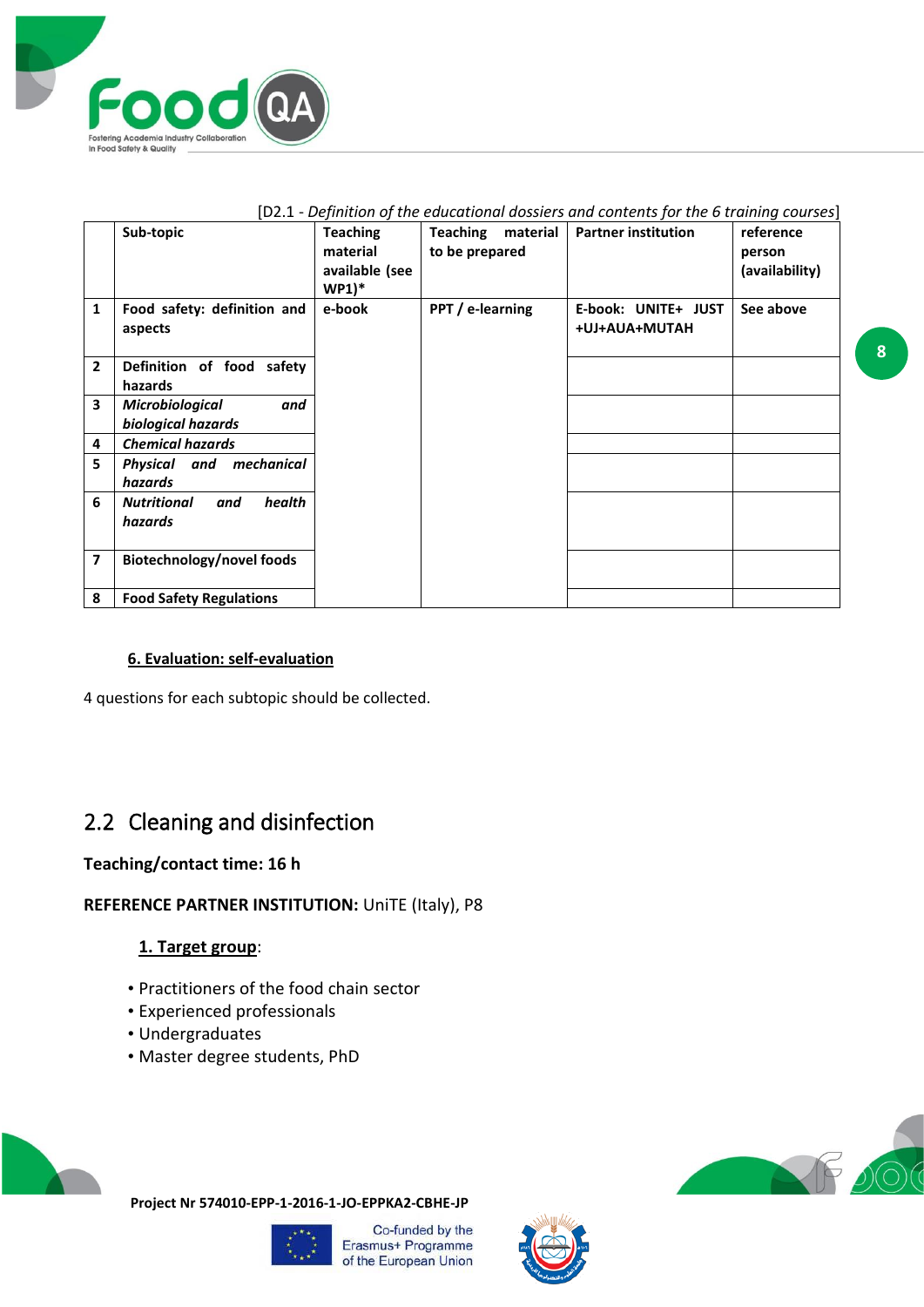

#### **2. Learning outcomes:**

Trainees will:

- understand the need for cleaning and disinfecting systems.
- achieve knowledge about the main cleaning and disinfection tools and their application in the food production chain.

#### **3. Minimum knowledge pre-requisites** (if any)

Basic knowledge and concepts of food processing and preservation

#### **4. Contents**

|              | Sub-topic                                                | and/or<br><b>Contents</b><br>keywords | <b>Teaching</b><br>material to be<br>prepared * | Partner<br>institution | reference<br>person<br>(availability)                       |  |
|--------------|----------------------------------------------------------|---------------------------------------|-------------------------------------------------|------------------------|-------------------------------------------------------------|--|
| $\mathbf{1}$ | <b>Sanitisation: introduction</b>                        | To be completed                       | E-book/ppt of                                   | <b>UNITE</b>           | Antonello                                                   |  |
| 2            | <b>Cleaning and cleaning agents</b>                      | To be completed                       | the teacher                                     |                        | Paparella,<br>Annalisa Serio,<br>Clemencia<br><b>Chaves</b> |  |
| 3            | Disinfection:Introduction;agents<br>and methods          | To be completed                       |                                                 |                        |                                                             |  |
| 4            | disinfection<br><b>Cleaning</b><br>and<br>equipment      | To be completed                       |                                                 |                        |                                                             |  |
| 5            | <b>Sanitation</b><br>methodology<br>and<br>documentation | To be completed                       |                                                 |                        |                                                             |  |

#### **5. Teaching material available/to be prepared** *(e.g. ppt presentations, case studies, videos, …)*

\*: for some topics/subtopics e-books, posters and videos are already under preparation (WP1).

|                | Sub-topic                        | <b>Teaching</b><br>material<br>available<br>also<br>(see<br>WP1)* | <b>Teaching</b><br>material<br>to<br>be prepared | <b>Partner institution</b> | reference<br>person<br>(availability) |
|----------------|----------------------------------|-------------------------------------------------------------------|--------------------------------------------------|----------------------------|---------------------------------------|
|                | Sanitisation: introduction       | e-book/ppt                                                        | <b>PPT</b><br>$e-$                               | <b>UNITE</b>               | See above                             |
| $\overline{2}$ | Cleaning and cleaning agents     | the<br>οf                                                         | learning                                         |                            |                                       |
| 3              | Disinfection:Introduction;agents | teacher/                                                          |                                                  |                            |                                       |
|                | and methods                      |                                                                   |                                                  |                            |                                       |







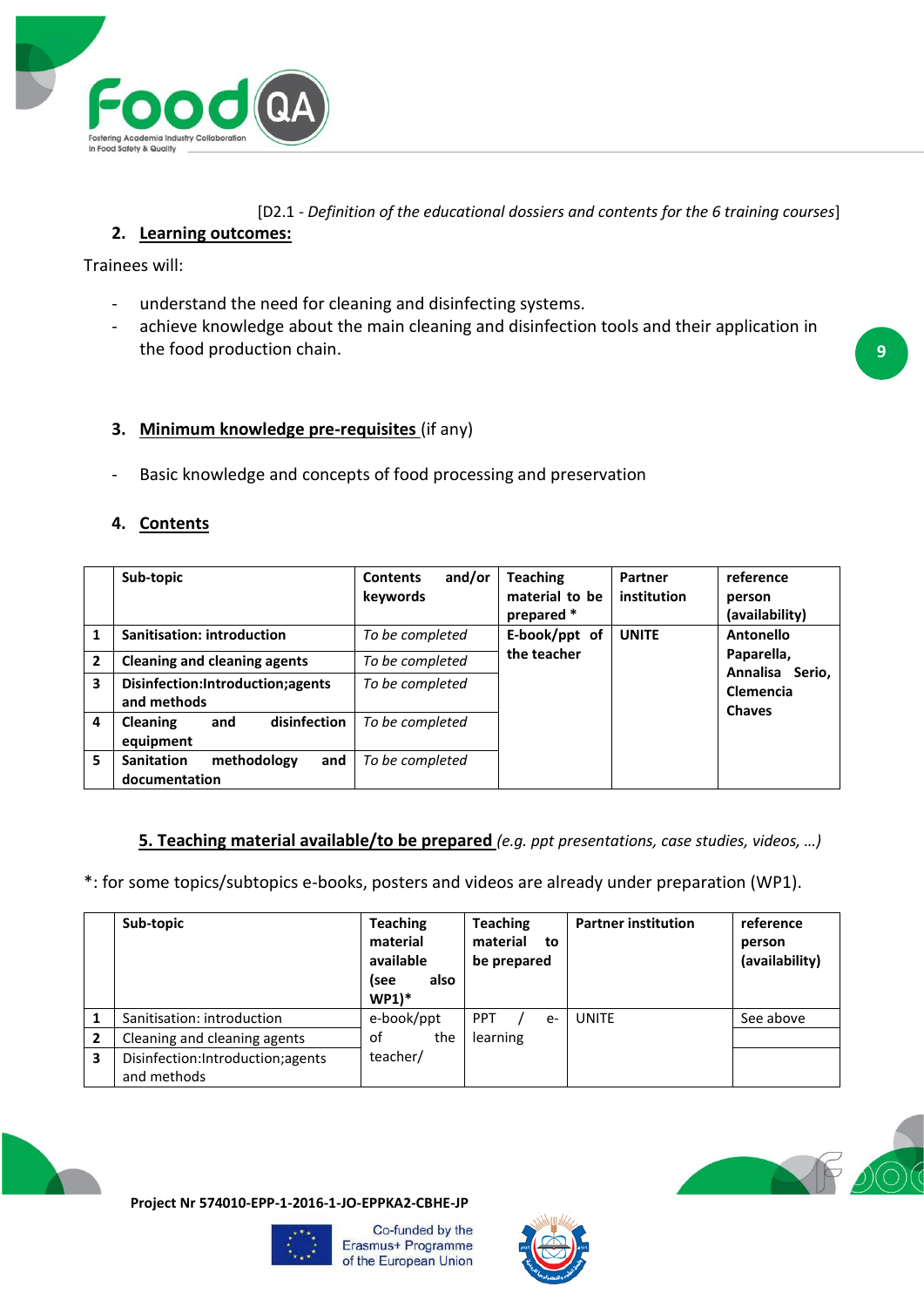

|  | Cleaning and disinfection equipment   additional |             |     |           |  |  |
|--|--------------------------------------------------|-------------|-----|-----------|--|--|
|  | Sanitation                                       | methodology | and | documents |  |  |
|  | documentation                                    |             |     |           |  |  |

#### **6. Evaluation: self-evaluation**

4 questions for each subtopic should be collected.

# <span id="page-9-0"></span>2.3 Food Safety Management System

#### **Teaching/contact time: 32 hours**

**REFERENCE PARTNER INSTITUTION:** Paulo & Beatriz – Consultores Associados, Lda (Portugal), P12

#### **1. Target group**:

Staff from Jordanian universities with knowledge / activities related to food and food safety issues, namely food safety

#### **2. Learning outcomes:**

Trainees will:

- improve the knowledge in international recognized standards of food safety
- Enhance their capability to understand standards requirements and to relate it with the operations in food companies
- Recognise the relevance of the standards requirements and how this might/can be implemented
- Develop their capability, by integration of knowledge, to be able to teach this subjects in Jordan.

#### **3. Minimum knowledge pre-requisites**

Minimum requirements: i) Knowledge in food safety principles; ii) Knowledge in HACCP – Hazard Analysis and Critical Control Points; iii)







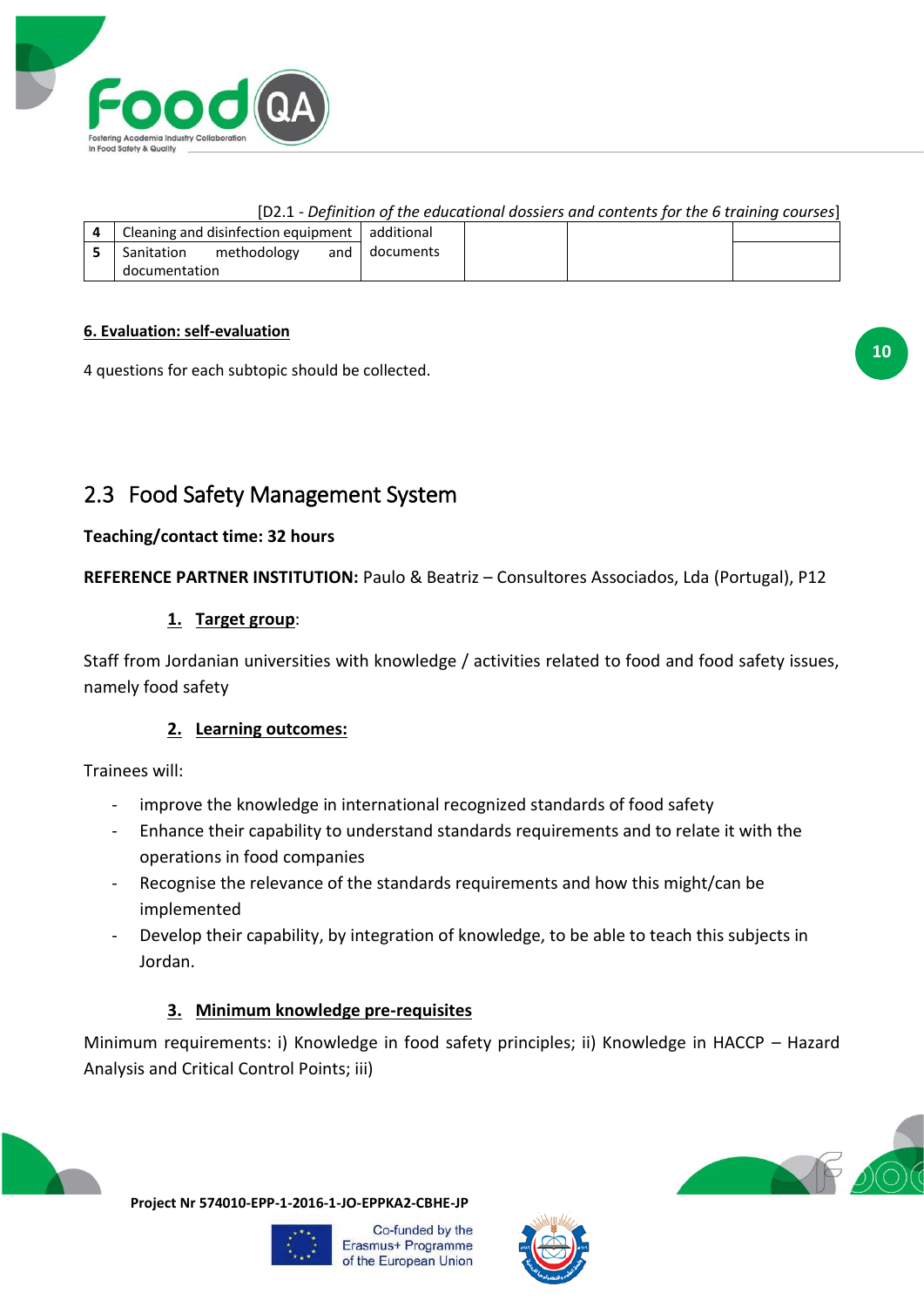

[D2.1 - *Definition of the educational dossiers and contents for the 6 training courses*] Preferential requirements: i) Bachelor Degree or Master Degree in food related areas; ii) knowledge in quality and/or food safety management systems (such us: ISO 9001, ISO 22000, IFS, BRC, ...).

#### **4. Contents**

(take as reference the contents already defined for the teaching materials)

|              | Sub-topic            |              | and/or<br><b>Contents</b>                                                                                                                                                                                                                                                                                                                                                                                                                                                                                                         | <b>Teaching</b>              | <b>Partner</b>                | reference                |
|--------------|----------------------|--------------|-----------------------------------------------------------------------------------------------------------------------------------------------------------------------------------------------------------------------------------------------------------------------------------------------------------------------------------------------------------------------------------------------------------------------------------------------------------------------------------------------------------------------------------|------------------------------|-------------------------------|--------------------------|
|              |                      |              | keywords                                                                                                                                                                                                                                                                                                                                                                                                                                                                                                                          | material to be<br>prepared * | institution                   | person<br>(availability) |
| $\mathbf{1}$ | <b>The</b><br>System | <b>HACCP</b> | 1.1. INTRODUCTION<br>1.2. THE CONCEPT OF THE                                                                                                                                                                                                                                                                                                                                                                                                                                                                                      |                              | Paulo & Beatriz,<br>Lda (P&B) | Paulo Baptista           |
|              |                      |              | <b>HACCP SYSTEM</b><br>1.3. THE HISTORY OF THE<br><b>HACCP SYSTEM</b><br>1.4. THE PRINCIPLES OF<br>THE HACCP<br>1.5.<br><b>THE</b><br><b>HACCP</b><br><b>METHODOLOGY</b><br>1.5.1. HACCP TEAM<br>1.5.2.<br><b>PRODUCT</b><br><b>DESCRIPTION</b><br>1.5.3. INTENDED USE FOR<br>THE PRODUCT<br>1.5.4. CONSTRUCTION OF<br>THE FLUXOGRAM<br>1.5.5. VERIFICATION OF<br>THE FLUXOGRAM<br>1.5.6. HAZARD ANALYSIS<br>1.5.7.<br>DETERMINATION<br>OF CRITICAL CONTROL<br><b>POINTS</b><br>1.5.8. ESTABLISHMENT OF<br><b>CRITICAL LIMITS</b> |                              |                               |                          |
|              |                      |              | 1.5.9. ESTABLISHMENT OF<br>MONITORING SYSTEM<br>1.5.10. ESTABLISHMENT<br>OF CORRECTIVE ACTIONS                                                                                                                                                                                                                                                                                                                                                                                                                                    |                              |                               |                          |







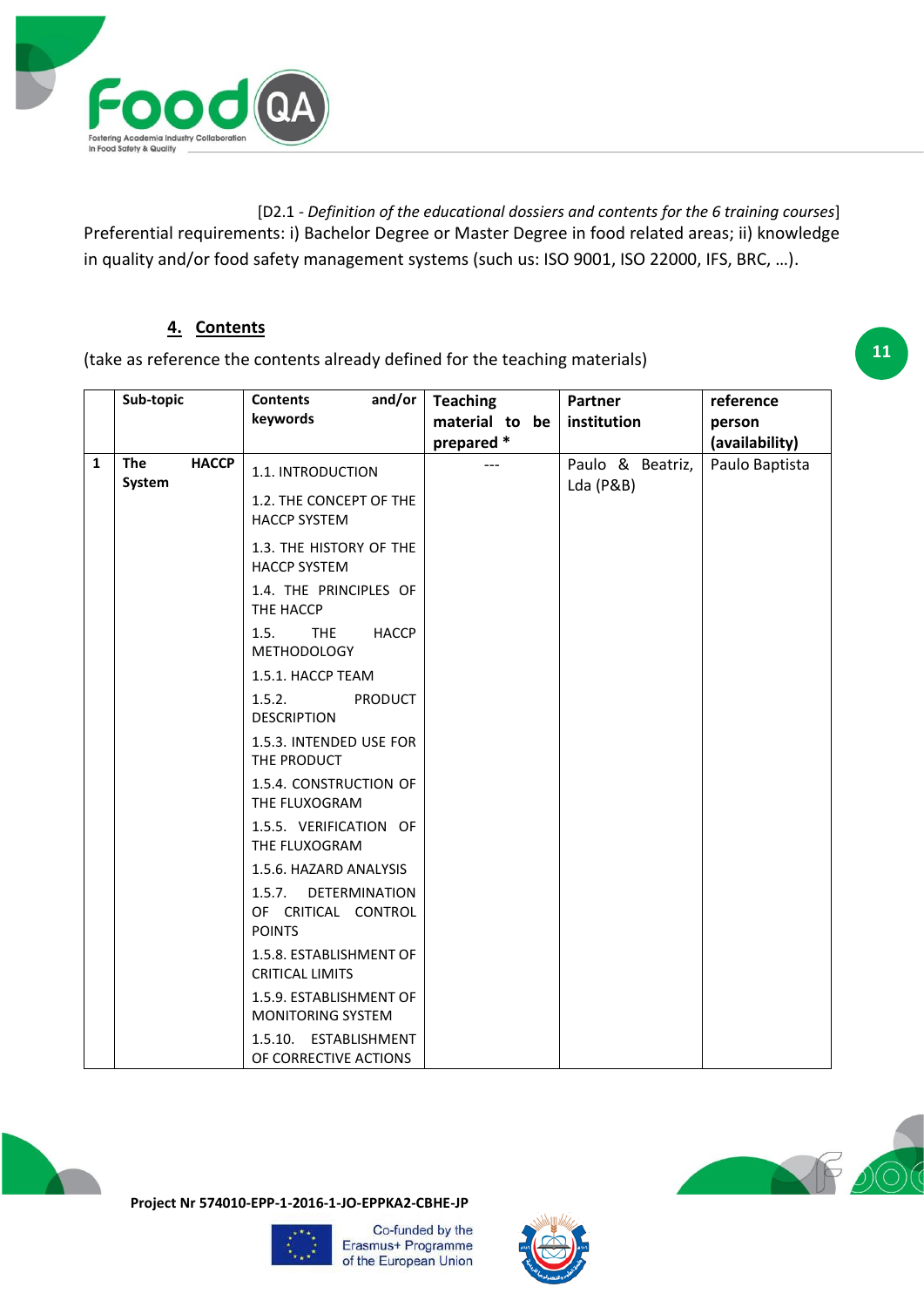

|                |                                                                    | 1.5.11. ESTABLISHMENT<br>OF<br><b>VERIFICATION</b><br><b>PROCEDURES</b><br>1.5.12. DOCUMENTS AND<br><b>REGISTERS</b>                                                                                                                                                                                                                                                                                                                                                                                                                                                                                               |       |                               |                |
|----------------|--------------------------------------------------------------------|--------------------------------------------------------------------------------------------------------------------------------------------------------------------------------------------------------------------------------------------------------------------------------------------------------------------------------------------------------------------------------------------------------------------------------------------------------------------------------------------------------------------------------------------------------------------------------------------------------------------|-------|-------------------------------|----------------|
| $\overline{2}$ | <b>Food Safety</b><br><b>Standards for</b><br><b>Certification</b> | 2.1. INTRODUCTION<br>2.2. REQUIREMENTS OF<br><b>FOOD SAFETY</b><br><b>STANDARDS</b>                                                                                                                                                                                                                                                                                                                                                                                                                                                                                                                                | $---$ | Paulo & Beatriz,<br>Lda (P&B) | Paulo Baptista |
|                |                                                                    | 2.2.1. BRC FOOD<br>2.2.1.1. SENIOR<br>MANAGEMENT<br>COMMITMENT<br>2.2.1.2. THE FOOD<br>SAFETY PLAN - HACCP<br>2.2.1.3. FOOD SAFETY<br>AND QUALITY<br>MANAGEMENT SYSTEM<br>2.2.1.4. SITE STANDARDS<br>2.2.1.5. PRODUCT<br>CONTROL<br>2.2.1.6. PROCESS<br><b>CONTROL</b><br>2.2.1.7. PERSONNEL<br>2.2.2. IFS FOOD<br>2.2.2.1. SENIOR<br>MANAGEMENT<br><b>RESPONSIBILITY</b><br>2.2.22. QUALITY AND<br><b>FOOD SAFETY</b><br>MANAGEMENT SYSTEM<br>2.2.2.3. RESOURCE<br>MANAGEMENT<br>2.2.2.4. PLANNING AND<br>PRODUCTION PROCESS<br>2.2.2.5. MEASUREMENT,<br>ANALYSIS,<br><b>IMPROVEMENT</b><br>2.2.2.6. FOOD DEFENSE |       |                               |                |
|                |                                                                    | AND EXTERNAL<br><b>INSPECTIONS</b>                                                                                                                                                                                                                                                                                                                                                                                                                                                                                                                                                                                 |       |                               |                |



**Project Nr 574010-EPP-1-2016-1-JO-EPPKA2-CBHE-JP**





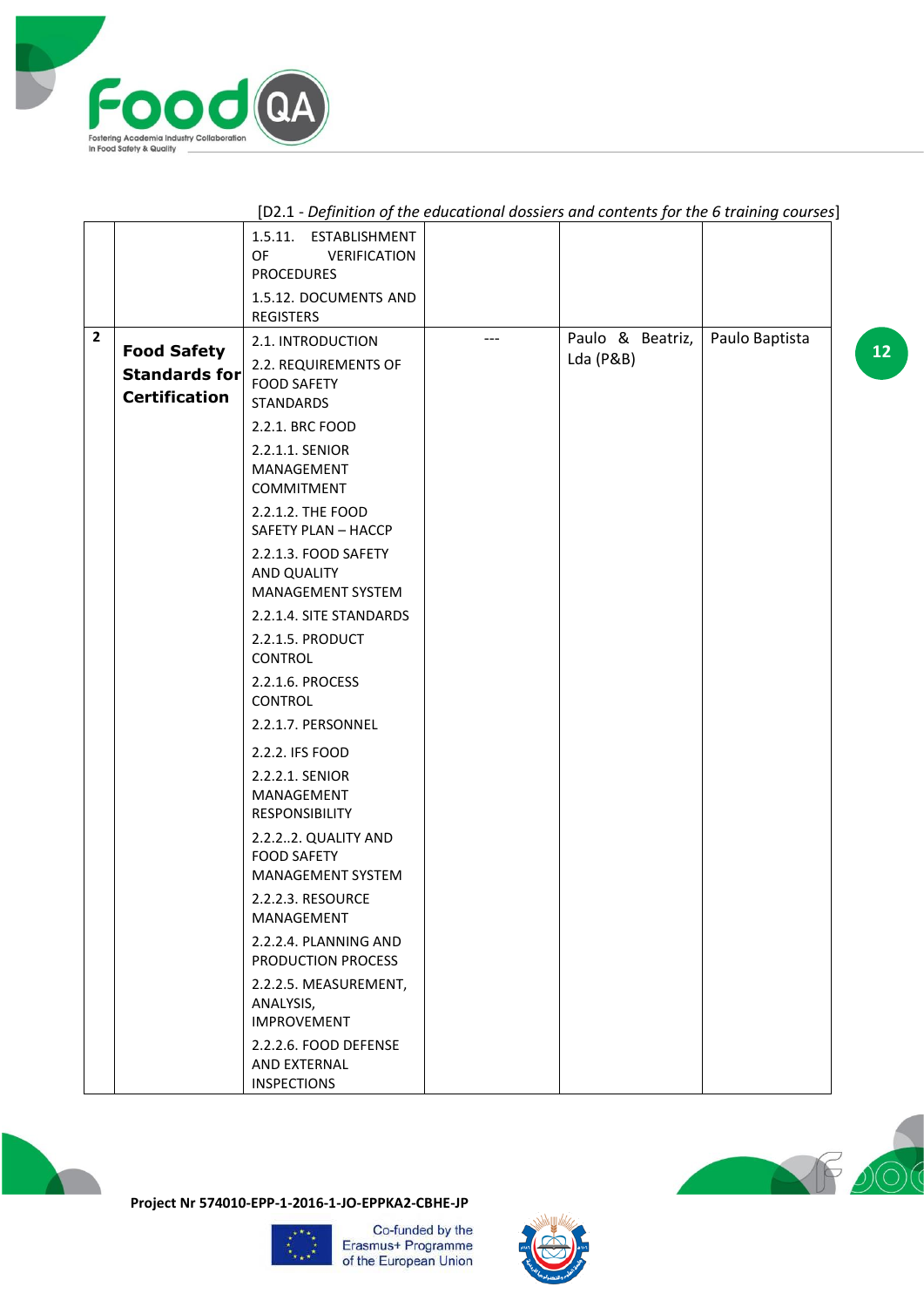

|  | 2.2.3. COMPARISON   |  |  |
|--|---------------------|--|--|
|  | BETWEEN BRC AND IFS |  |  |
|  | <b>STANDARDS</b>    |  |  |

#### **5. Teaching material available/to be prepared** *(e.g. ppt presentations, case studies, videos, …)*

\*: for some topics/subtopics e-books, posters and videos are already under preparation (WP1).

| Sub-topic               |              | <b>Teaching</b>      | material | Teaching material to | <b>Partner institution</b>    | reference      |
|-------------------------|--------------|----------------------|----------|----------------------|-------------------------------|----------------|
|                         |              | available (see WP1)* |          | be prepared          |                               | person         |
|                         |              |                      |          |                      |                               | (availability) |
| The                     | <b>HACCP</b> | Food                 | Safety   | $---$                | &<br>Beatriz. Lda<br>Paulo    | Paulo Baptista |
| System                  |              | Management Systems   |          |                      | (P&B)                         |                |
|                         |              | -ebook               |          |                      |                               |                |
| Food                    | Safety       | Food                 | Safety   | $---$                | Lda<br>&<br>Paulo<br>Beatriz, | Paulo Baptista |
| <b>Standards</b><br>for |              | Management Systems   |          |                      | (P&B)                         |                |
| <b>Certification</b>    |              | -ebook               |          |                      |                               |                |

#### **6. Evaluation: self-evaluation**

Evaluation will be based:

- A) In a multiple choice questionnaire (20 questions) will be used for self-evaluation by the participants.
- B) In 10 short case-studies for identification the deviations concerning standards requirements and grading of the non-conformities.



**Contract Contract Contract** 



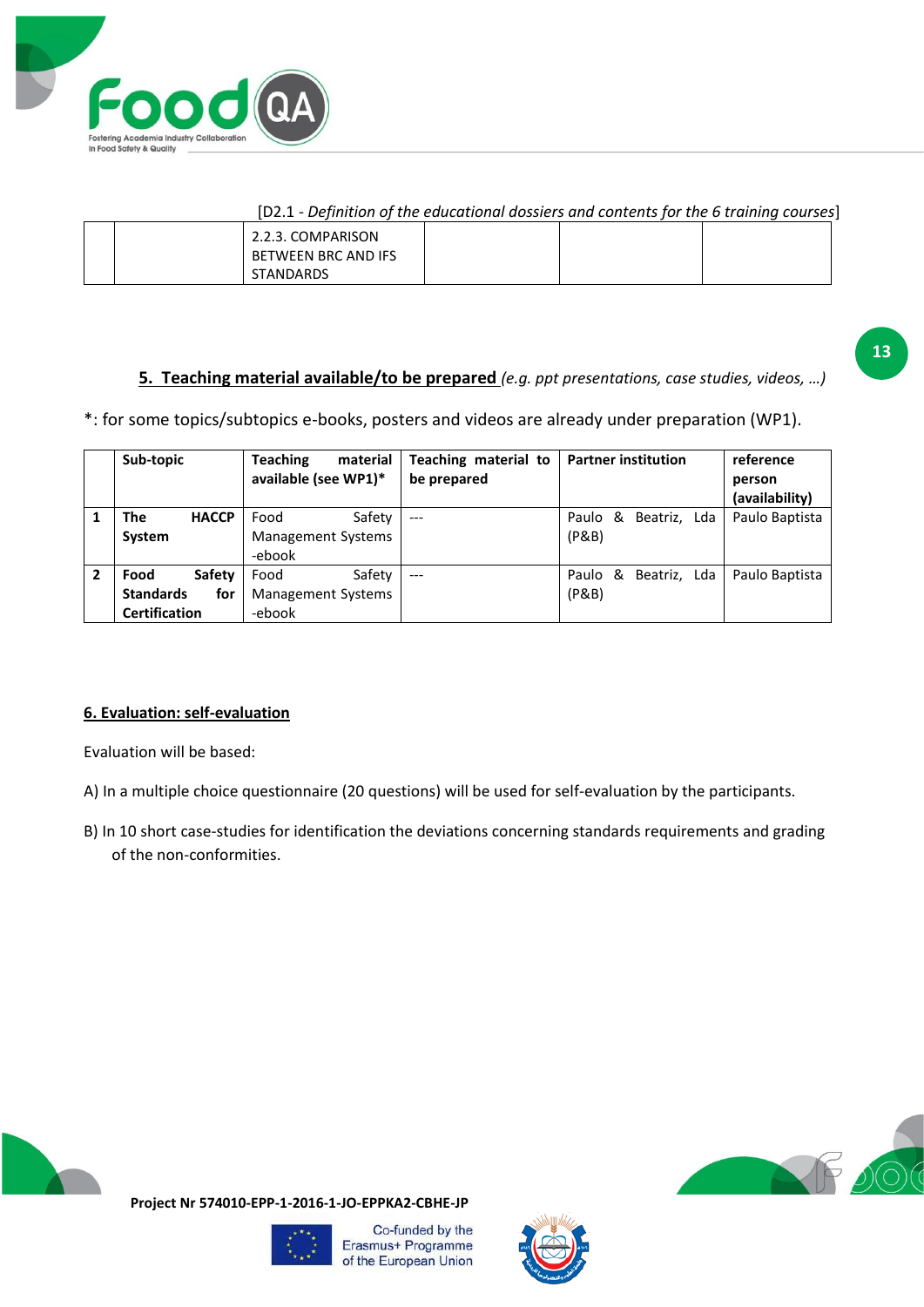

## <span id="page-13-0"></span>2.4 Pest Control

#### **Teaching/contact time: 12 hours /2018**

#### **REFERENCE PARTNER INSTITUTION: UNIST (Croatia) P9 + BAU and JU**

#### **1. Target group**:

- Undergraduates in Nutrition and Food science, commercial food service worker but would also benefit anyone interested in pest control.

#### **2. Course objectives:**

After finishing course attendants will learn how to ensuring that premises have good hygiene practice including pest control as one of the main prerequisite programs that precede the implementation of any other food safety system, also the concept and importance of pest control in food industry, pest control measures in food industry, the most important species and the effects of certain pests in food industry, as well as application of integrated pest management program in food industry.

#### **3. Learning outcomes:**

- Understand the IPM decision-making process and how it differs from conventional pest control.
- Learn how to use the IPM decision-making process when delivering professional structural pest control services.
- Understand how pest biology and behavior affects the success of management practices.
- Develop/increase skills in monitoring, record-keeping, setting treatment thresholds, using non-chemical prevention and treatment methods, using reduced-risk pesticides as a last resort, and developing customer cooperation with the IPM service.





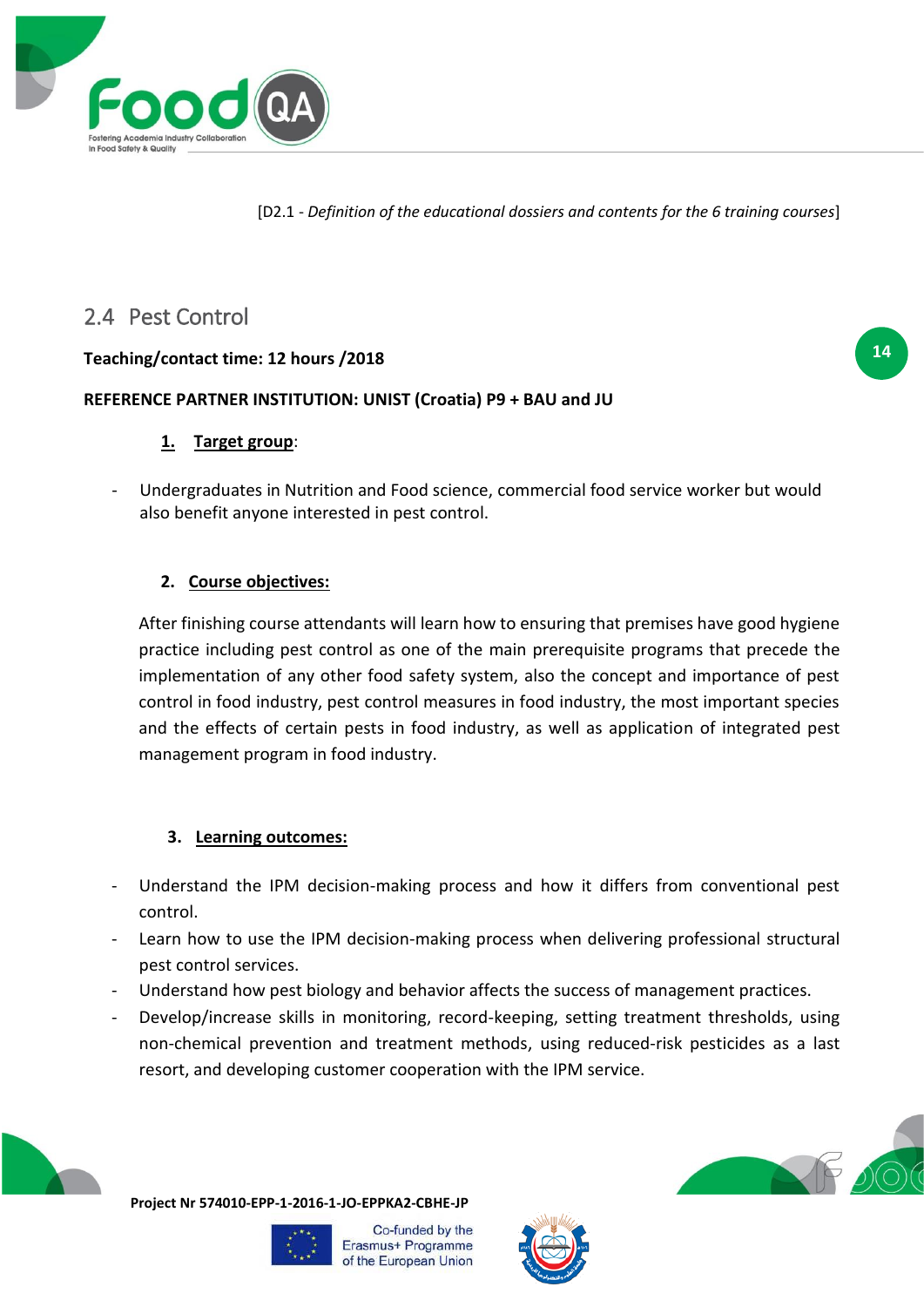

[D2.1 - *Definition of the educational dossiers and contents for the 6 training courses*] - Learn how to incorporate IPM concepts and methods into a structural pest control business**.**

#### **4. Minimum knowledge pre-requisites** (if any)

An introductory course in entomology.

#### **5. Course description:**

This 12-hour course provides an understanding of the food pests and how to control them. Learn how to identify, and know the basic life history, habitat and damage of structural pests, to determine a method of control, and if that method of control involves the use of pesticides, to ensure that pesticides are used safely and effectively. How to integrate program of control and pest management in food industry, Inspection and auditing of food premises, and especially method of pest prevention.

#### **6. Contents**

|                | Sub-topic                                         | and/or<br><b>Contents</b><br>keywords                                                                           | <b>Teaching material to</b><br>be prepared * | <b>Partner institution</b> | reference person<br>(availability) |
|----------------|---------------------------------------------------|-----------------------------------------------------------------------------------------------------------------|----------------------------------------------|----------------------------|------------------------------------|
| 1              | <b>Introduction</b>                               | <b>The</b><br>and<br>concept<br>importance of pest<br>control in food proces;<br>safety;<br>Food<br>regulations | E-book<br><b>PPT</b><br>Video, Posters       | <b>BAU-SPLIT</b>           |                                    |
| $\overline{2}$ | Integrated<br>of l<br>program<br>control and pest | for<br>pest<br>Reason<br>control; Pest control<br>strategies-                                                   | E-book                                       | <b>BAU-SPLIT</b>           |                                    |



**Project Nr 574010-EPP-1-2016-1-JO-EPPKA2-CBHE-JP**





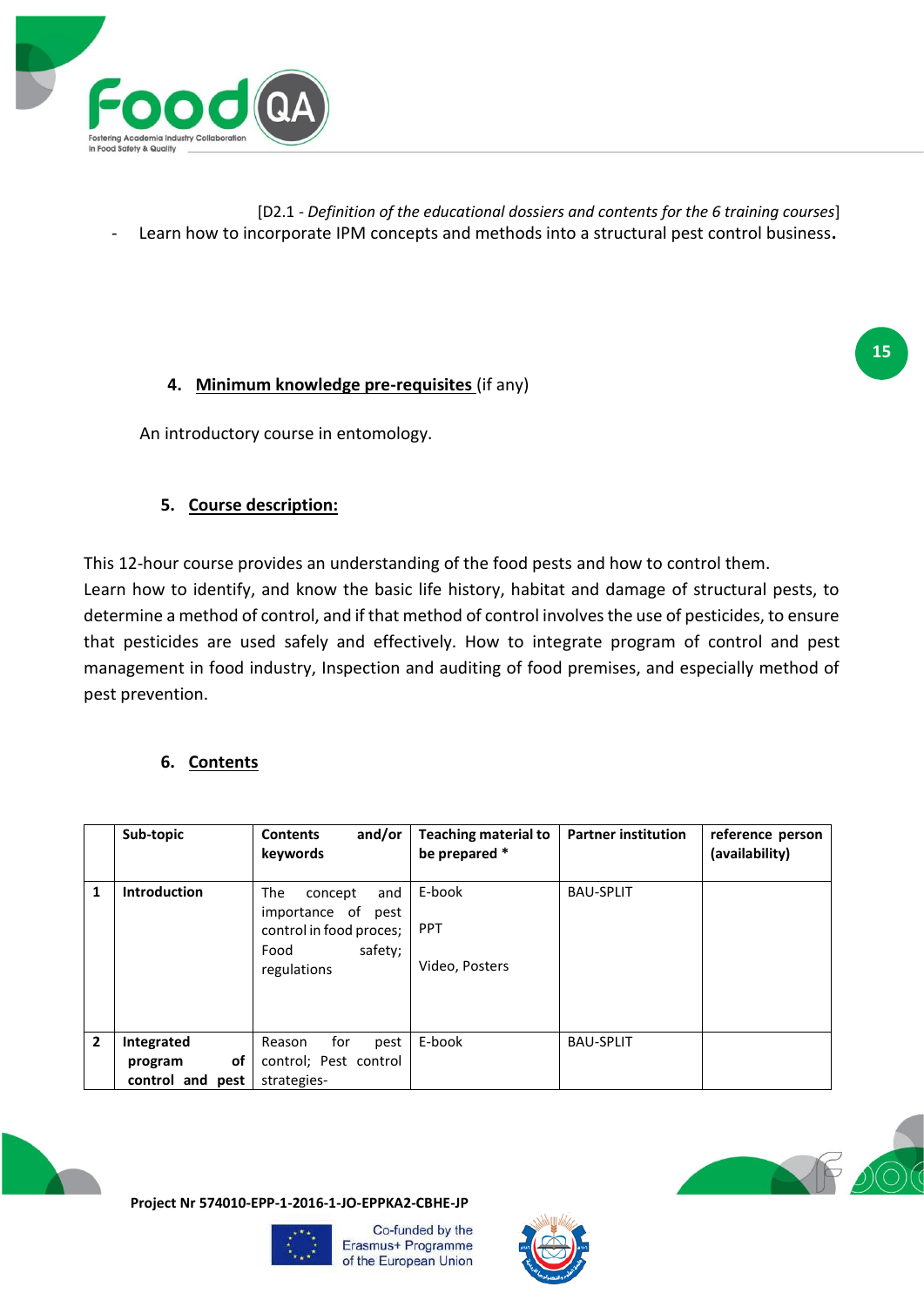

| [D2.1 - Definition of the educational dossiers and contents for the 6 training courses] |  |  |  |
|-----------------------------------------------------------------------------------------|--|--|--|
|-----------------------------------------------------------------------------------------|--|--|--|

| management<br>in                      | preventative                                                                                                                                                                                                 | PPT                             |                  |  |
|---------------------------------------|--------------------------------------------------------------------------------------------------------------------------------------------------------------------------------------------------------------|---------------------------------|------------------|--|
| food industry                         | rodent<br>measures;<br>control (reasons for<br>control<br>pest<br>strategies-preventive<br>measure;<br>rodent<br>control;<br>insect<br>control; bird control;<br>detection<br>and<br>monitoring of pests).   | Video, Posters                  |                  |  |
| Inspection<br>and<br>auditing of food | Inspection techniques<br>and equipment                                                                                                                                                                       | E-book                          | <b>BAU-SPLIT</b> |  |
| premises                              | Monitoring                                                                                                                                                                                                   | PPT                             |                  |  |
|                                       |                                                                                                                                                                                                              | Video, Posters                  |                  |  |
| <b>Pest prevention</b>                | Overview<br>the<br>$\overline{\phantom{m}}$<br>Principle<br>Of<br>pest<br>prevention,<br>Pest control-<br>Method<br>of<br>pest<br>control<br>Non-chemical control<br>methods;<br>Chemical<br>control methods | E-book<br>PPT<br>Video, Posters | <b>BAU-SPLIT</b> |  |
| control<br>Pest                       | Requirements<br>in                                                                                                                                                                                           | E-book                          | <b>BAU-SPLIT</b> |  |
| contracts                             | Selecting<br>a<br>Contractor,<br>Training<br>and<br>qualifications,<br>Service<br>level<br>agreement,<br>Service<br>contracts-<br>structure,<br>quality assurance                                            | PPT<br>Video, Posters           |                  |  |

#### **Course content**

- 1. Introduction
- 2. The concept and importance of pest control in food proces; Food safety; regulations
- 3. Integrated program of control and pest management in food industry





**Project Nr 574010-EPP-1-2016-1-JO-EPPKA2-CBHE-JP**



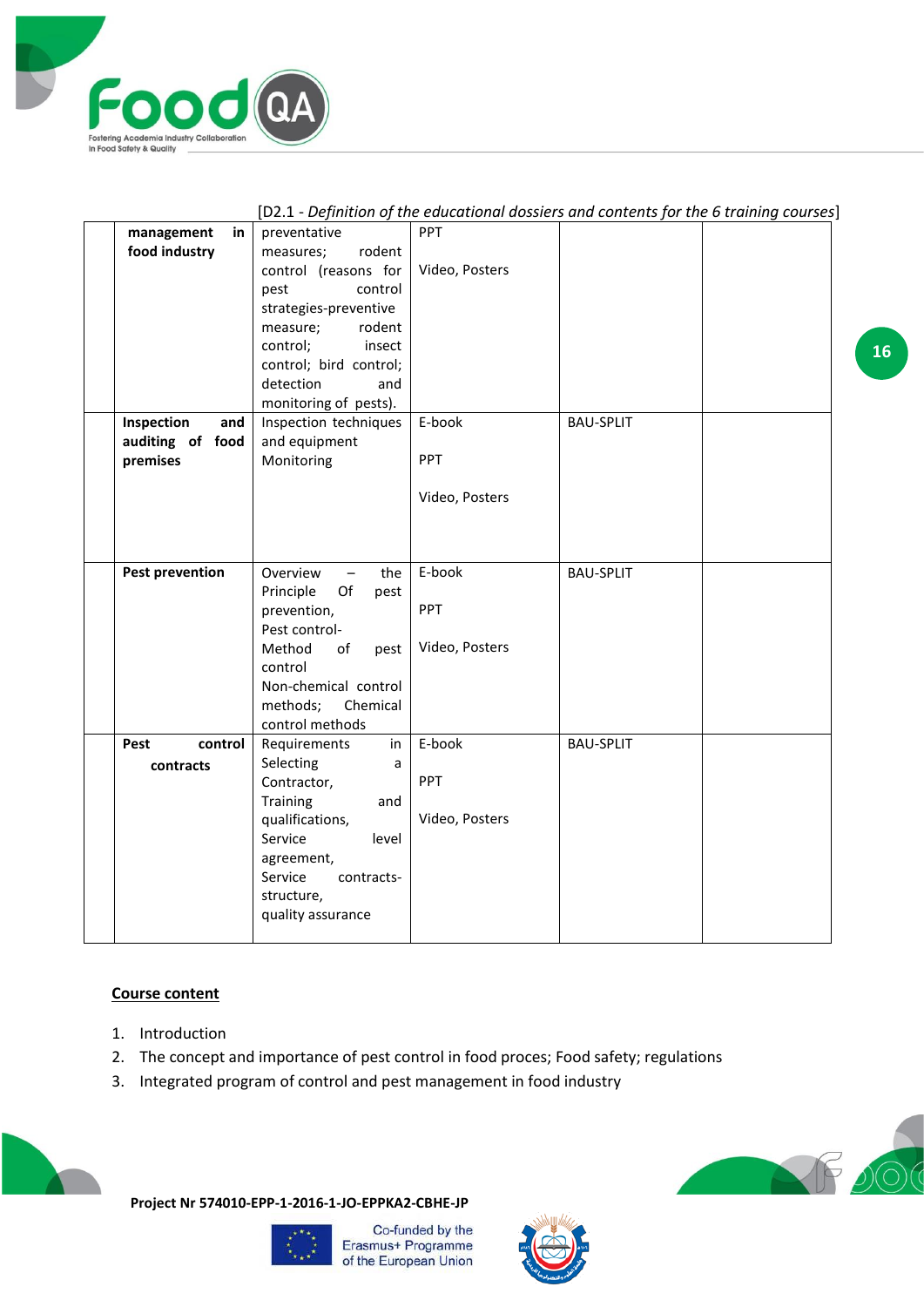

- 4. Pest control; Genera; Rodents; Cockroaches; Flies; Ants; Stored product insects; Birds and other vertebrates......
- 5. Inspection and auditing of food premises
- 6. Pest prevention; Non-chemical control methods; Chemical control methods
- 7. Pest control contracts

#### **5. Teaching material available/to be prepared** *(e.g. ppt presentations, case studies, videos, …)*

\*: for some topics/subtopics e-books, posters and videos are already under preparation (WP1).

|                | Sub-topic                                                                            | <b>Teaching</b><br>material<br>available (see WP1)* | Teaching material to<br>be prepared                                                           | <b>Partner institution</b>                                                     | reference<br>person<br>(availability) |
|----------------|--------------------------------------------------------------------------------------|-----------------------------------------------------|-----------------------------------------------------------------------------------------------|--------------------------------------------------------------------------------|---------------------------------------|
| $\mathbf{1}$   | Introduction                                                                         | E-book,<br>PPT                                      | Video, Posters<br>e-learning<br>Material<br>from<br>$e-$<br>library of the project<br>website | E-book:<br>BAU/SPLIT/JU/UNITE<br>Video:<br>BAU/SPLIT/JU/UNITE;<br>Monojo/ JUST |                                       |
| $\overline{2}$ | Integrated<br>οf<br>program<br>control and pest<br>management<br>in<br>food industry | E-book,<br><b>PPT</b>                               | Video, Posters<br>e-learning<br>Material<br>from<br>$e-$<br>library of the project<br>website | E-book:<br>BAU/SPLIT/JU/UNITE<br>Video:<br>BAU/SPLIT/JU/UNITE;<br>Monojo/ JUST |                                       |
| 3              | Inspection<br>and<br>auditing of food<br>premises                                    | E-book,<br><b>PPT</b>                               | Video, Posters<br>e-learning<br>Material<br>from<br>$e-$<br>library of the project<br>website | E-book:<br>BAU/SPLIT/JU/UNITE<br>Video:<br>BAU/SPLIT/JU/UNITE;<br>Monojo/ JUST |                                       |
| 4              | <b>Pest prevention</b>                                                               | E-book,<br><b>PPT</b>                               | Video, Posters<br>e-learning                                                                  | E-book:<br>BAU/SPLIT/JU/UNITE                                                  |                                       |







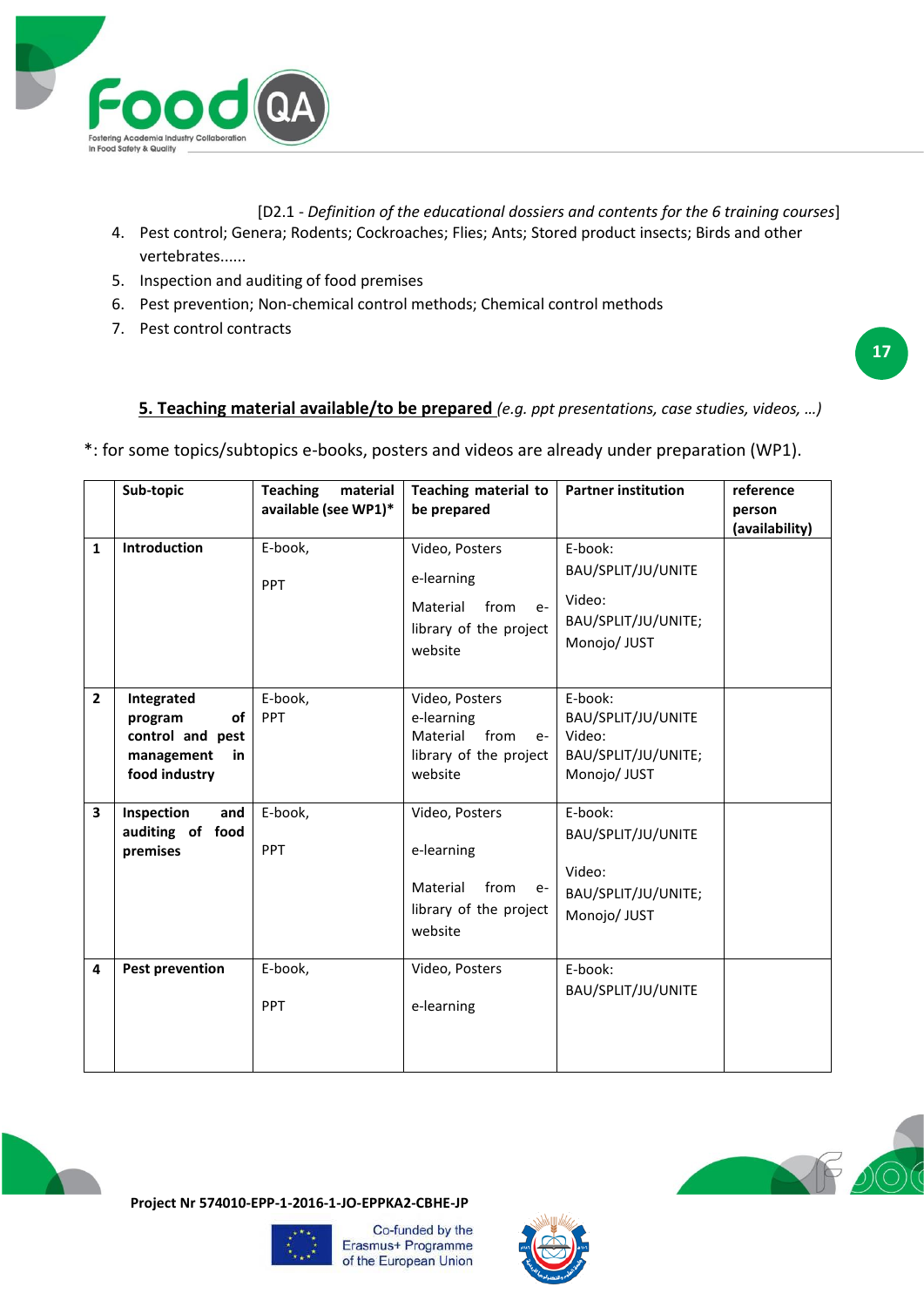

|   |                 |            |                                                  | $ D2.1$ - Definition of the educational dossiers and contents for the 0 training courses $ D $ |  |
|---|-----------------|------------|--------------------------------------------------|------------------------------------------------------------------------------------------------|--|
|   |                 |            | Material<br>from<br>$e-$                         | Video:                                                                                         |  |
|   |                 |            | library of the project                           | BAU/SPLIT/JU/UNITE;                                                                            |  |
|   |                 |            | website                                          | Monojo/ JUST                                                                                   |  |
|   |                 |            |                                                  |                                                                                                |  |
| 5 | control<br>Pest | E-book,    | Video, Posters                                   | E-book:                                                                                        |  |
|   | contracts       |            |                                                  | BAU/SPLIT/JU/UNITE                                                                             |  |
|   |                 | <b>PPT</b> | e-learning                                       |                                                                                                |  |
|   |                 |            | Material<br>from<br>e-<br>library of the project | Video:<br>BAU/SPLIT/JU/UNITE;<br>Monojo/ JUST                                                  |  |
|   |                 |            | website                                          |                                                                                                |  |

#### **6. Evaluation: self-evaluation**

4 questions for each subtopic should be collected.

# <span id="page-17-0"></span>2.5 Design and construction of Food premises

#### **Teaching/contact time: March 2018**

#### **REFERENCE PARTNER INSTITUTION:** UNIST (Croatia), P9

#### **1. Target group**

Students, commercial food service worker but would also for all those food handlers who are in food business or all those who intend to design, construct and fit out food premises.

#### **2. Course objectives**

Attendants will:

Learn how to ensuring that design and construction of premises is complaing with law and appropriate recognized standards for design and construction, including the design, installation and construction recommendations regarding food equipment and facilities to







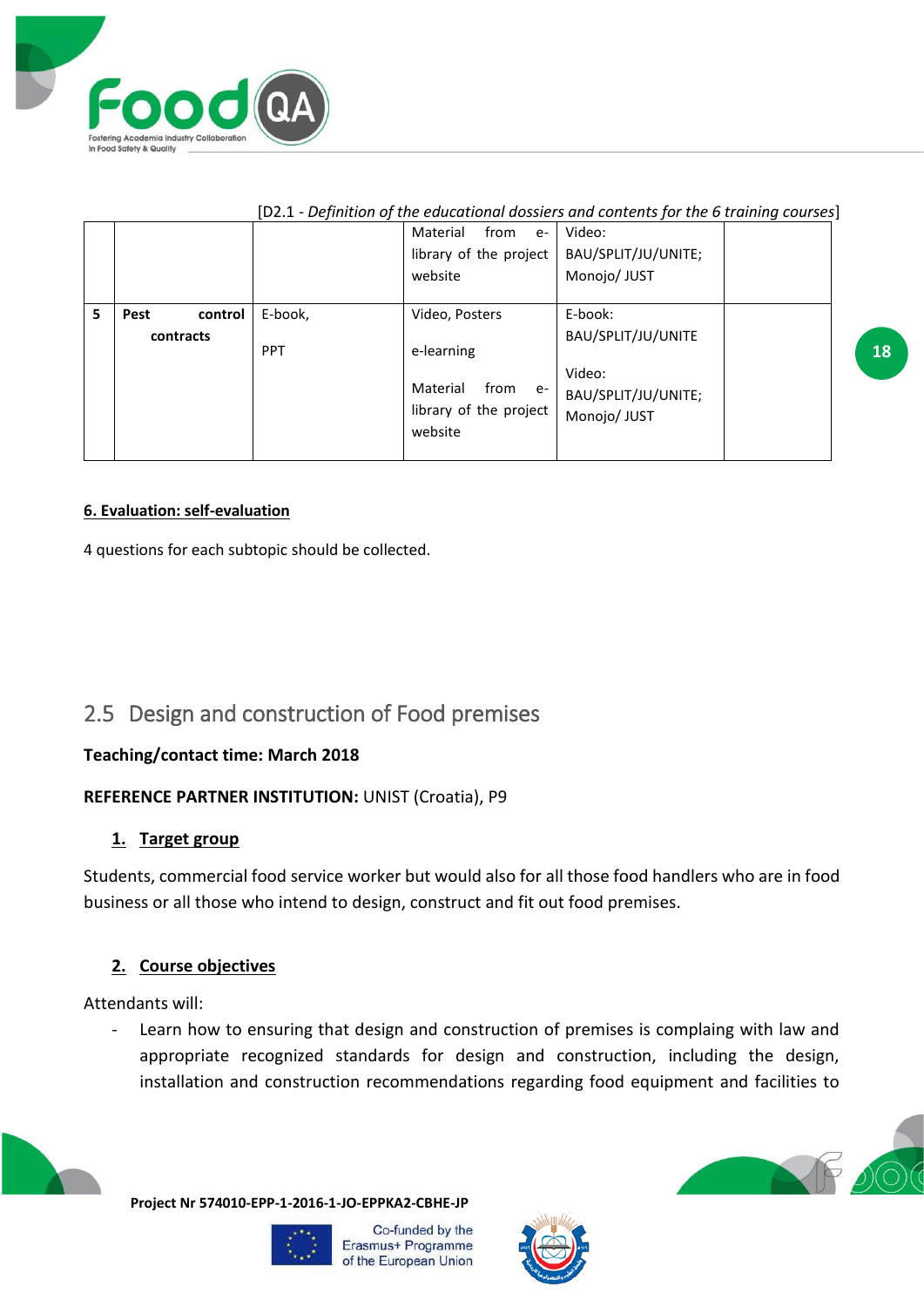

[D2.1 - *Definition of the educational dossiers and contents for the 6 training courses*] promote uniform design and construction standards which are not only conducive to safe food handling but which encourage it.

get an overview of basic requirements of design and construction of food premise.

#### **3. Learning outcomes:**

After completing the course, the attendants will familiarized with the major concepts of design and construction of food premises, which includes:

- how to ensuring that premises comply with law;
- how to keep clean, in good repair condition,
- have a satisfactory design, layout and construction
- have adequate washing facilities, drinking water and staff facilities,
- have satisfactory lighting, ventilation and drainage, and
- have appropriate deposition of all waste

#### **4. Minimum knowledge pre-requisites** (if any)

Basic course in HACCP and pre-requisite program as a GMP, GHP, GLP

#### **5. Course description**

This 16-hours course provides an understanding of requisite for designee and construction of food premises. The course gives principles of hygienic design of food premises: materials, walls, ceilings, floors, windows, doors, cleaning station, hand washing facilities, ventilation; construction, maintenance and modifications of premises; refrigeration systems. This course can help and advise all those who is in food business with basis information of general and specific requirements for design and construction of food premise, Food Safety, Sanitary conveniences, Low Regulations, Legislation required, Submission and approval of plans. Contents of those dossiers as a guide have no legal force, and any obligations, but we hoped that the information, which participants can get in those courses, would help you to meet your legal obligations and to ensure food safety.

To receive a certification of completion, participants must submit a final exam and maintain an average score of 60% above.

#### **6. Contents**





**Project Nr 574010-EPP-1-2016-1-JO-EPPKA2-CBHE-JP**



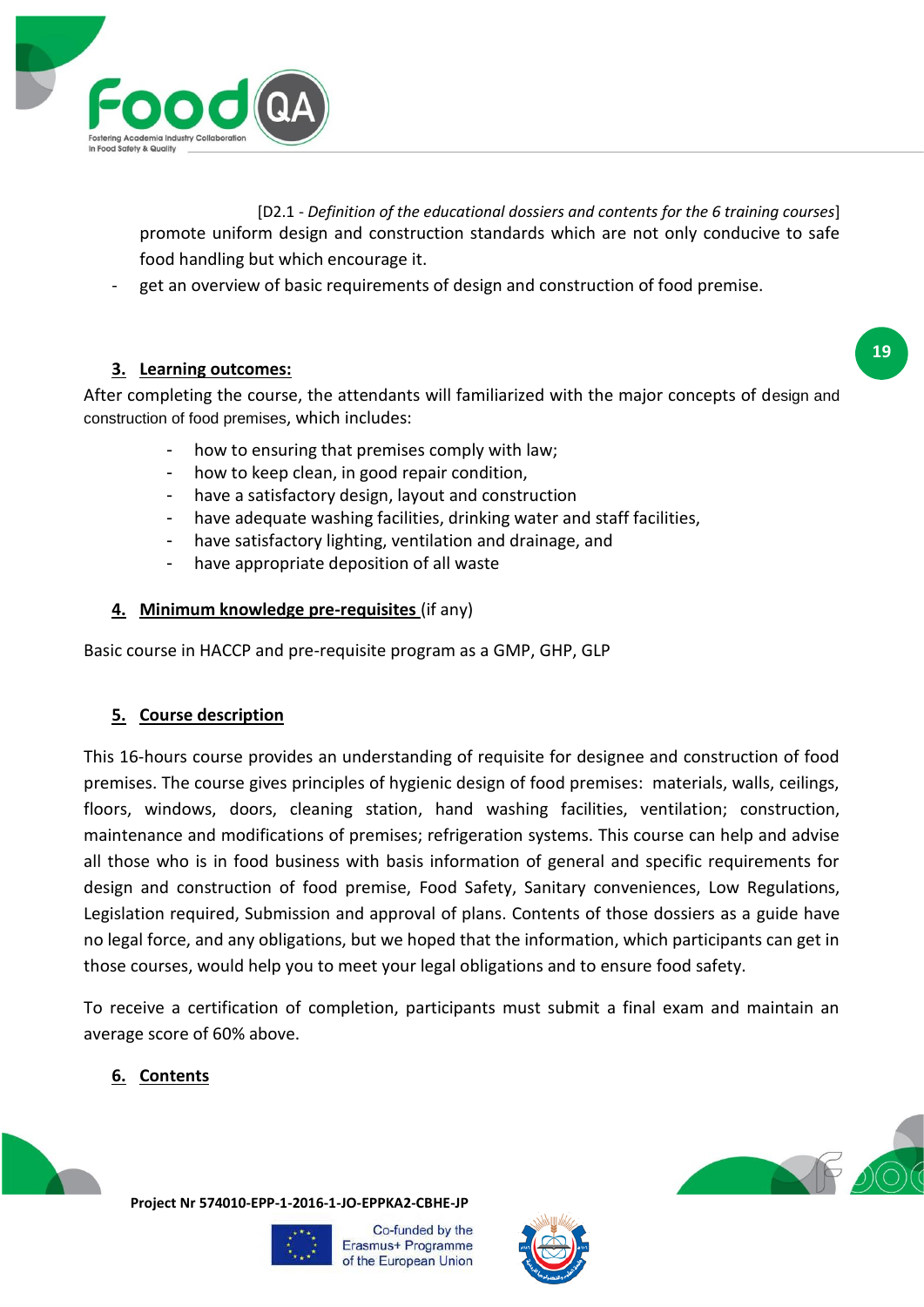

- 1. Introduction
- 2. Classification of food premises
- 3. Principles of hygienic design of food premises
- 4. General requirements for design and construction of food premises
- 5. Specific requirements for design and construction of food premises
- 6. Sanitary conveniences, hand washing facilities and change rooms
- 7. Construction, maintenance and modification of food premises
- 8. Exercise: design and construction in food business
- 9. Seminars: design and construction of food premises (part of food premises)
- 10. Examination

#### **7. Teaching material available/to be prepared** *(e.g. ppt presentations, case studies, videos, …)*

|                | Sub-topic         | <b>Teaching</b><br>material<br>available<br>(see<br>$WP1)*$                             | <b>Teaching material to</b><br>be prepared | <b>Partner institution</b> | reference<br>person<br>(availability) |
|----------------|-------------------|-----------------------------------------------------------------------------------------|--------------------------------------------|----------------------------|---------------------------------------|
| $\mathbf{1}$   | <b>All topics</b> | point<br>Power<br>presentations                                                         | To be defined                              | <b>UNIST</b>               | To be fixed                           |
| $\overline{2}$ |                   | Book: "design and<br>construction of food<br>premises"                                  |                                            |                            |                                       |
| 3              |                   | Low regulation on<br>design<br>and<br>construction of food<br>premises                  |                                            |                            |                                       |
| 4              |                   | Some examples of<br>design<br>and<br>construction<br>0f<br>food<br>specific<br>premises |                                            |                            |                                       |
| 5              |                   | material from the e-<br>library of the project<br>website                               |                                            |                            |                                       |

\*: for some topics/subtopics e-books, posters and videos are already under preparation (WP1).



**Project Nr 574010-EPP-1-2016-1-JO-EPPKA2-CBHE-JP**





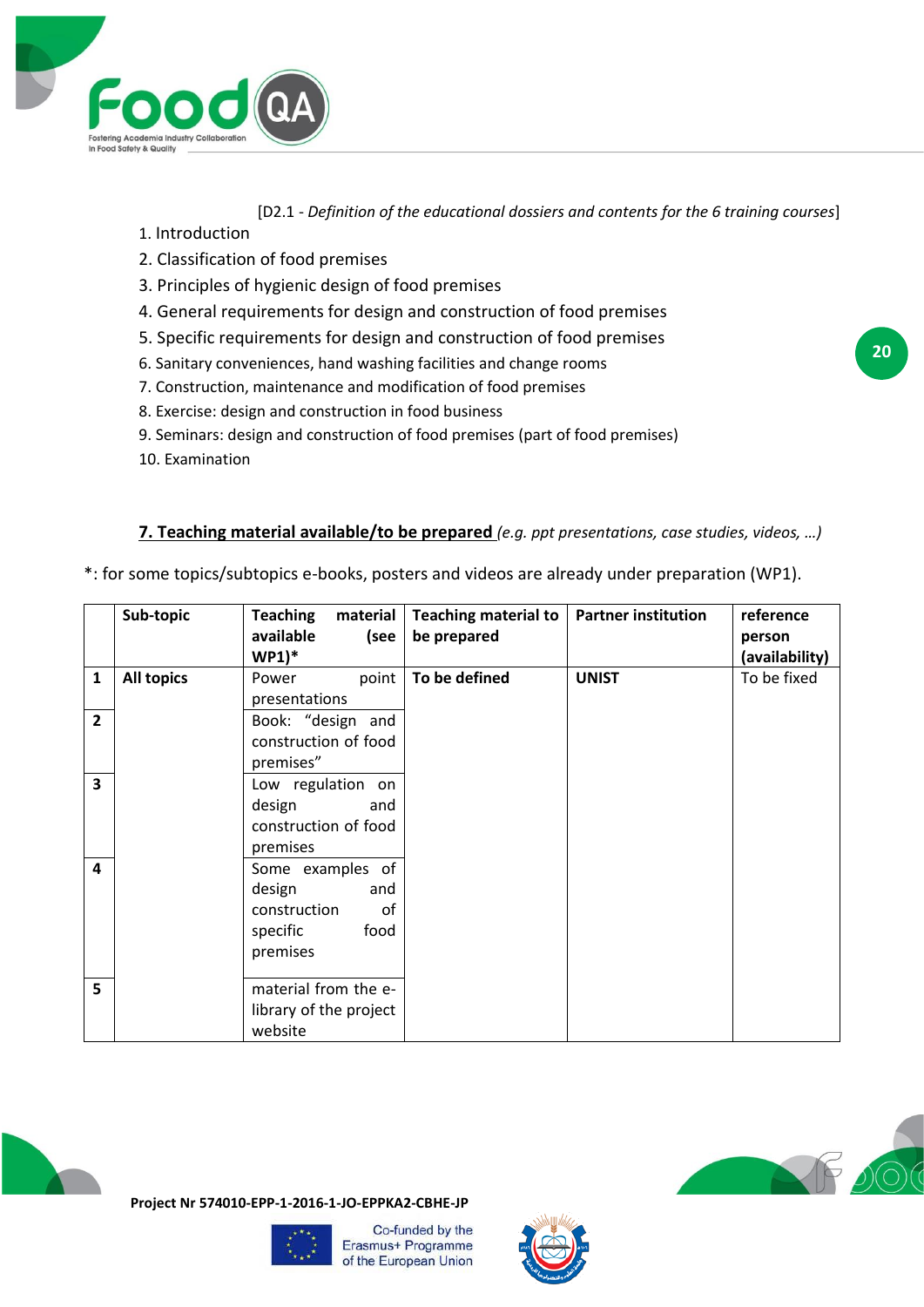

#### [D2.1 - *Definition of the educational dossiers and contents for the 6 training courses*] **Evaluation: self-evaluation**

4 questions for each subtopic should be collected.

### <span id="page-20-0"></span>2.6 Quality Management Systems

#### **Teaching/contact time: 32 hours**

#### **REFERENCE PARTNER INSTITUTION:** AUA (Greece), P11

#### **1. Target group**:

- Practitioners of the food chain sector
- **Experienced professionals**
- Undergraduates
- Master degree students, PhD

#### **2. Learning outcomes:**

Trainees will be able to:

- $\triangleright$  understand the basic purpose of quality management systems, as for ISO 9000
- $\triangleright$  understand the seven quality management principles and their correlation to organizational context and performance improvement
- $\triangleright$  adopt a threats and opportunities approach to quality management
- ➢ understand the purpose of ISO 9001:2015 and its effects on Quality Management Systems
- ➢ understand the concepts and requirements defined in ISO 9001:2015 and how they differ from ISO 9001:2008
- ➢ understand the impact of ISO 9001:2015 on ISO 22000 and Food Safety Management Systems
- **3. Minimum knowledge pre-requisites**(if any)
- $N/A$







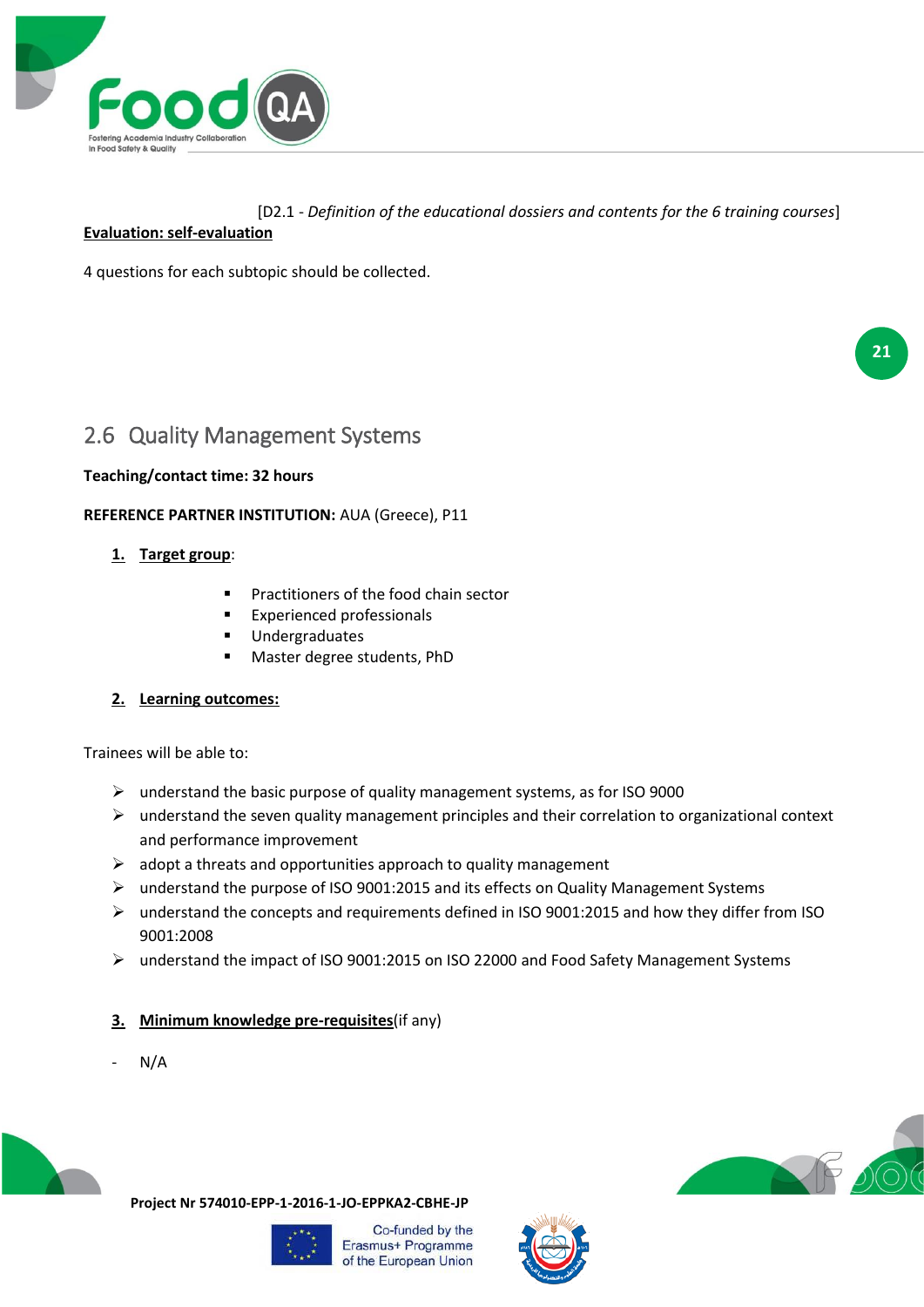

#### **4. Contents**

|    | Sub-topic                                                                                                   | <b>Contents and/or keywords</b>                                                                           | <b>Teaching</b><br>material to be<br>prepared * | Partner<br>institution | Reference<br>person<br>(availability) |    |
|----|-------------------------------------------------------------------------------------------------------------|-----------------------------------------------------------------------------------------------------------|-------------------------------------------------|------------------------|---------------------------------------|----|
| 1. | Quality<br>Management<br>Systems as for ISO 9000                                                            | Rationale for QMS                                                                                         | Ppt<br>Infographics                             | <b>AUA</b>             | To<br>be<br>identified                | 22 |
|    |                                                                                                             | Development of QMS over time                                                                              | ppt<br>Infographics                             |                        |                                       |    |
| 2. | The<br>quality<br>seven<br>management principles                                                            | Rationale of the seven principles                                                                         | ppt                                             | <b>AUA</b>             |                                       |    |
|    |                                                                                                             | of<br>Explanation<br>the<br>seven<br>principles                                                           | ppt                                             |                        |                                       |    |
|    |                                                                                                             | Actions taken by applying the<br>seven principles                                                         | ppt,<br>case<br>examples                        |                        |                                       |    |
| 3. | ISO 9001:2015 QUALITY                                                                                       | Key Benefits of the seven<br>principles<br>Clause $0-3$ – Introduction and                                | ppt,<br>case<br>examples<br>ppt                 | <b>AUA</b>             |                                       |    |
|    | <b>STANDARD</b>                                                                                             | scope of the standard<br>Clause $4$ - Context of the<br>organization                                      | ppt,<br>case<br>examples, group<br>work         |                        |                                       |    |
|    |                                                                                                             | Clause 5-Leadership<br>Clause 6 - Planning<br>Clause 7 - Support<br>Clause 8 - Operation                  |                                                 |                        |                                       |    |
|    |                                                                                                             | Clause 9 Performance evaluation<br>Clause 10 - Improvement<br>ISO 9001:2015 vs ISO 9001:2008              |                                                 |                        |                                       |    |
|    |                                                                                                             | Clauses 4 to 10 of ISO 9001<br>grouped in relation to Plan-Do-<br>Check-Act operating principle<br>(PDCA) | Infographic<br>ppt                              |                        |                                       |    |
|    |                                                                                                             | List of mandatory documents list<br>required by ISO 9001:2015                                             |                                                 |                        |                                       |    |
| 4. | Impact of ISO<br>The<br>9001:2015 on ISO 22000<br>Food<br><b>Safety</b><br>and<br><b>Management Systems</b> | <b>Basic</b><br>steps<br>towards<br>implementing the system                                               | ppt<br>ppt,<br>case<br>examples, group<br>work  |                        |                                       |    |



**Project Nr 574010-EPP-1-2016-1-JO-EPPKA2-CBHE-JP**





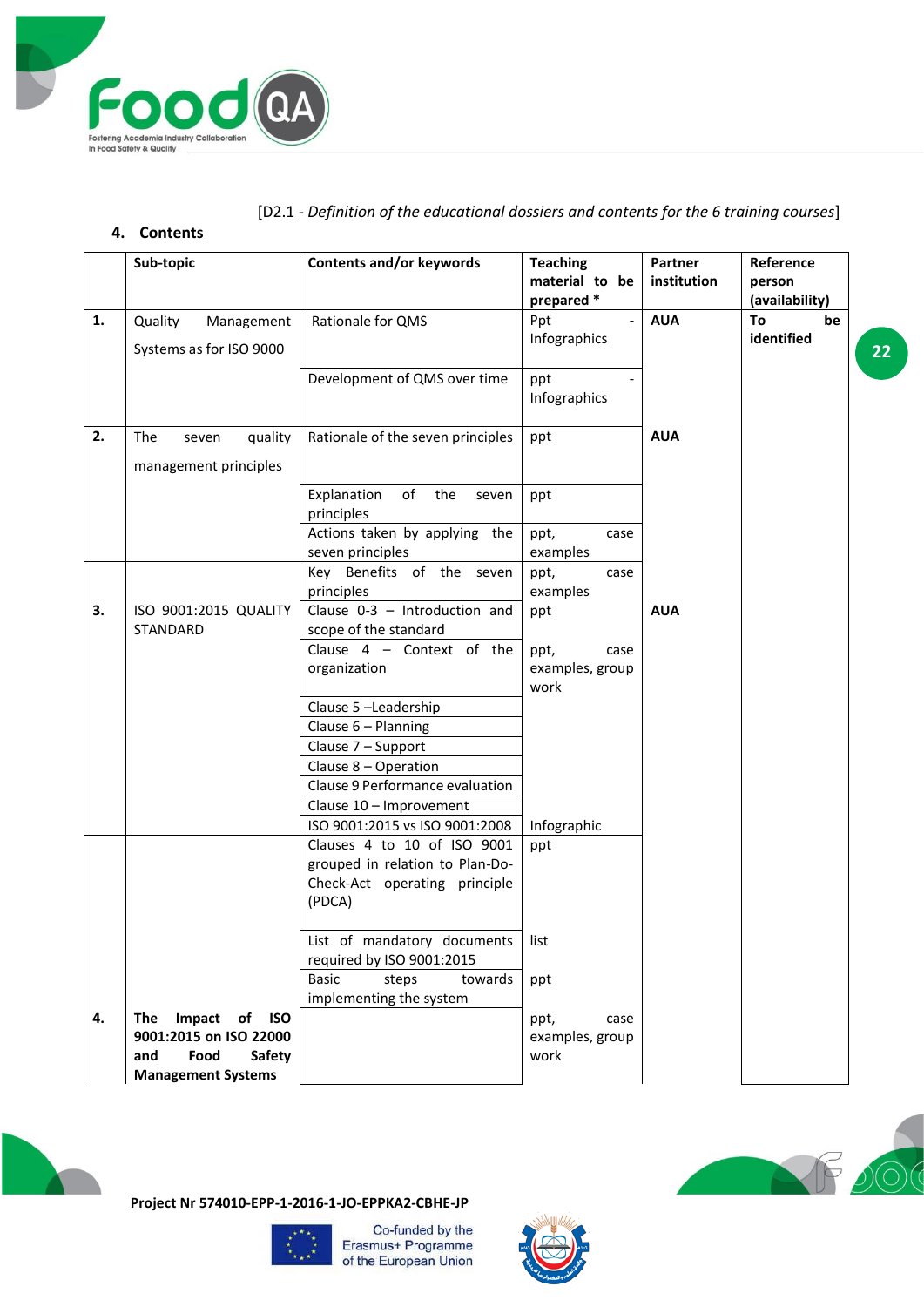



**Project Nr 574010-EPP-1-2016-1-JO-EPPKA2-CBHE-JP**



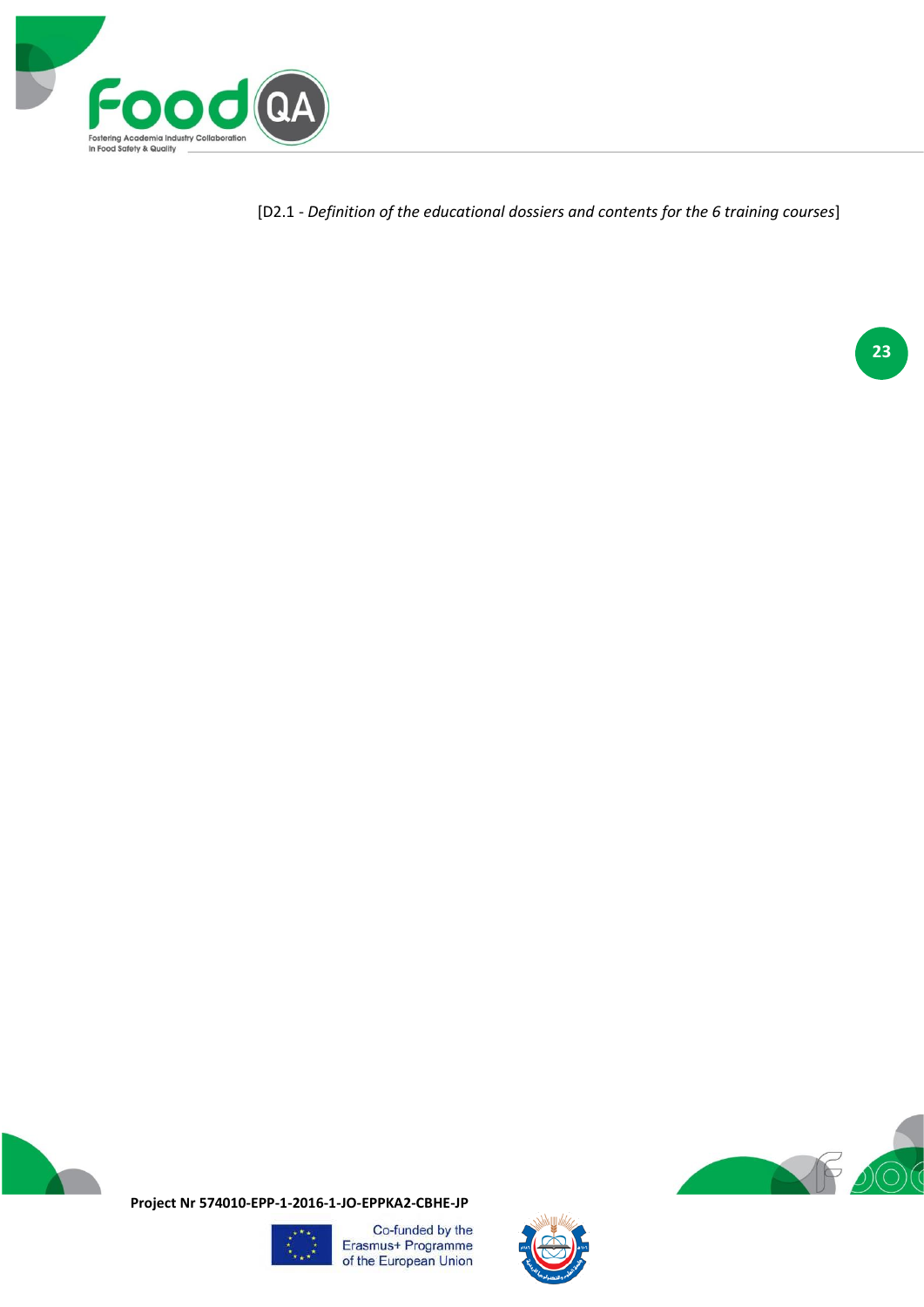

#### **5. Teaching material available/to be prepared***(e.g. ppt presentations, case studies, videos, …)*

\*: for some topics/subtopics e-books, posters and videos are already under preparation (WP1).

|                | Sub-topic                                                                                         | <b>Teaching</b><br>material<br>available<br>(see<br><b>WP1)*</b> | Teaching material to<br>be prepared                    | <b>Partner institution</b>                       | reference<br>person<br>(availability) |
|----------------|---------------------------------------------------------------------------------------------------|------------------------------------------------------------------|--------------------------------------------------------|--------------------------------------------------|---------------------------------------|
| 1              | Quality<br>Management<br>Systems as for<br><b>ISO 9000</b>                                        | e-book                                                           | PPT / Infographic                                      | e-book: AUA + JUST + BAU<br>+ JFDA +CRE.THI.DEV. |                                       |
| $\overline{2}$ | The seven quality<br>management<br>principles                                                     | e-book                                                           | PPT / case examples                                    | e-book: AUA + JUST + BAU<br>+ JFDA +CRE.THI.DEV. |                                       |
| 3              | 9001:2015<br><b>ISO</b><br><b>QUALITY</b><br><b>STANDARD</b>                                      | e-book                                                           | PPT / case examples,<br>work,<br>group<br>Infographics | e-book: AUA + JUST + BAU<br>+ JFDA +CRE.THI.DEV. |                                       |
| 4              | The Impact of ISO<br>9001:2015 on ISO<br>22000 and Food<br>Safety<br>Management<br><b>Systems</b> | e-book                                                           | PPT / case examples,<br>group work                     | E-book: AUA + JUST + BAU<br>+ JFDA +CRE.THI.DEV. |                                       |

#### **6. Evaluation: self-evaluation**

4 questions for each subtopic should be collected.





**24**

**Project Nr 574010-EPP-1-2016-1-JO-EPPKA2-CBHE-JP**



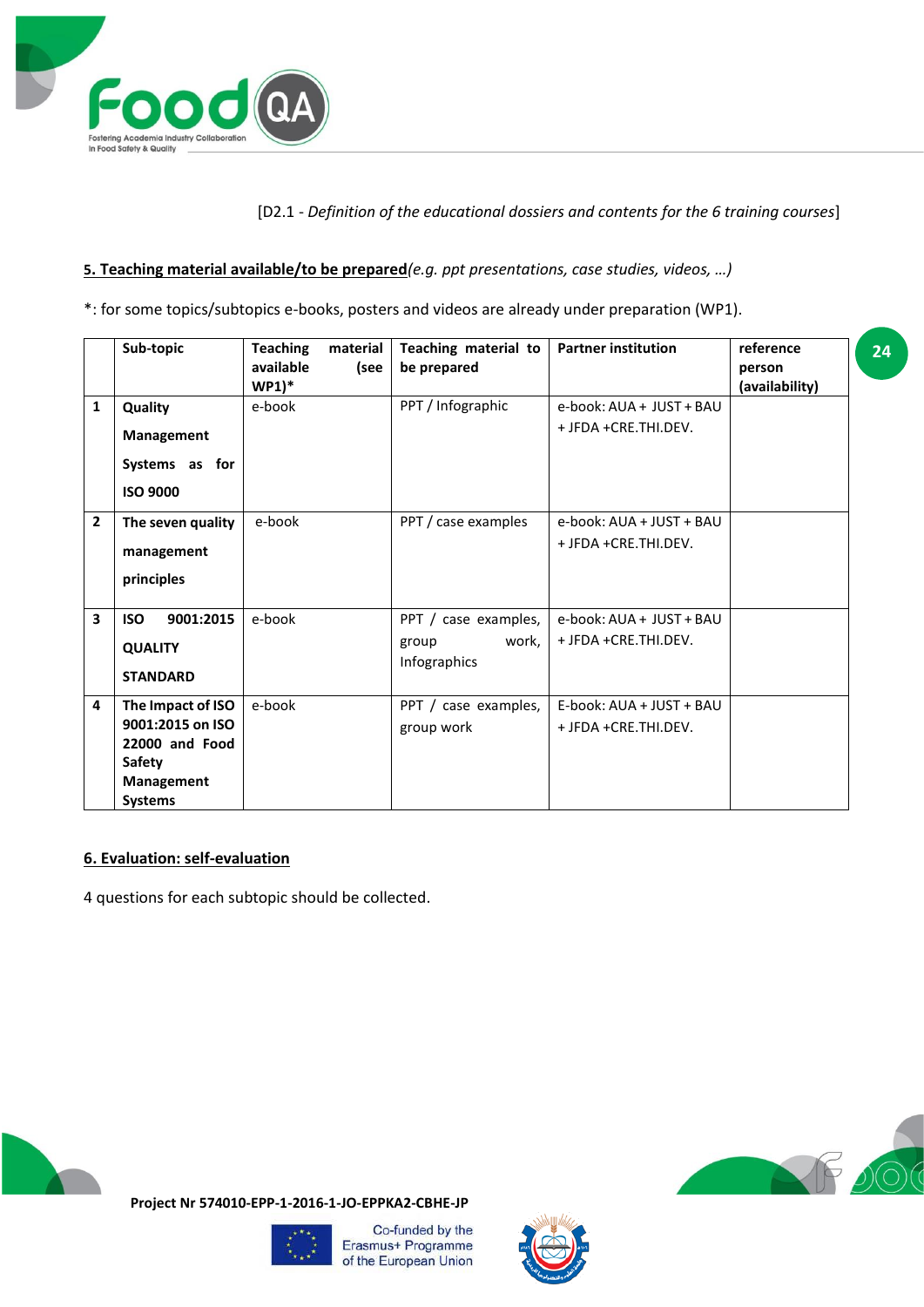

### <span id="page-24-0"></span>2.7 Personal Hygiene

**Teaching/contact time:** 4 hours

#### **REFERENCE PARTNER INSTITUTION:** AUA (Greece), P11 / UNIST (Croatia), P9

#### **1. Target group:**

- Practitioners of the food chain sector
- Experienced professionals
- Undergraduates
- Master degree students, PhD

#### **2. Learning outcomes:**

Trainees will be able to:

- Describe the basic principles and reasons for effective personal hygiene
- Apply an effective personnel hygiene model in food business
- Identify causes of and prevention procedures for food-borne illness, intoxication, and infection.
- Demonstrate good personal hygiene and safe food handling procedures.
- Explain sanitation of dishes, equipment, and kitchens including cleaning material, garbage, and refuse.
- Discuss Occupational Safety and Health Administration (OSHA) requirements and effective workplace safety programs.

#### **3. Minimum knowledge pre-requisites**

Basic knowledge of Food Safety Hazards

#### **4. Contents**

| Sub-topic | Contents and/or keywords | <b>Teaching</b>   | <b>Partner institution</b> | reference      |
|-----------|--------------------------|-------------------|----------------------------|----------------|
|           |                          | material to<br>be |                            | person         |
|           |                          | prepared *        |                            | (availability) |







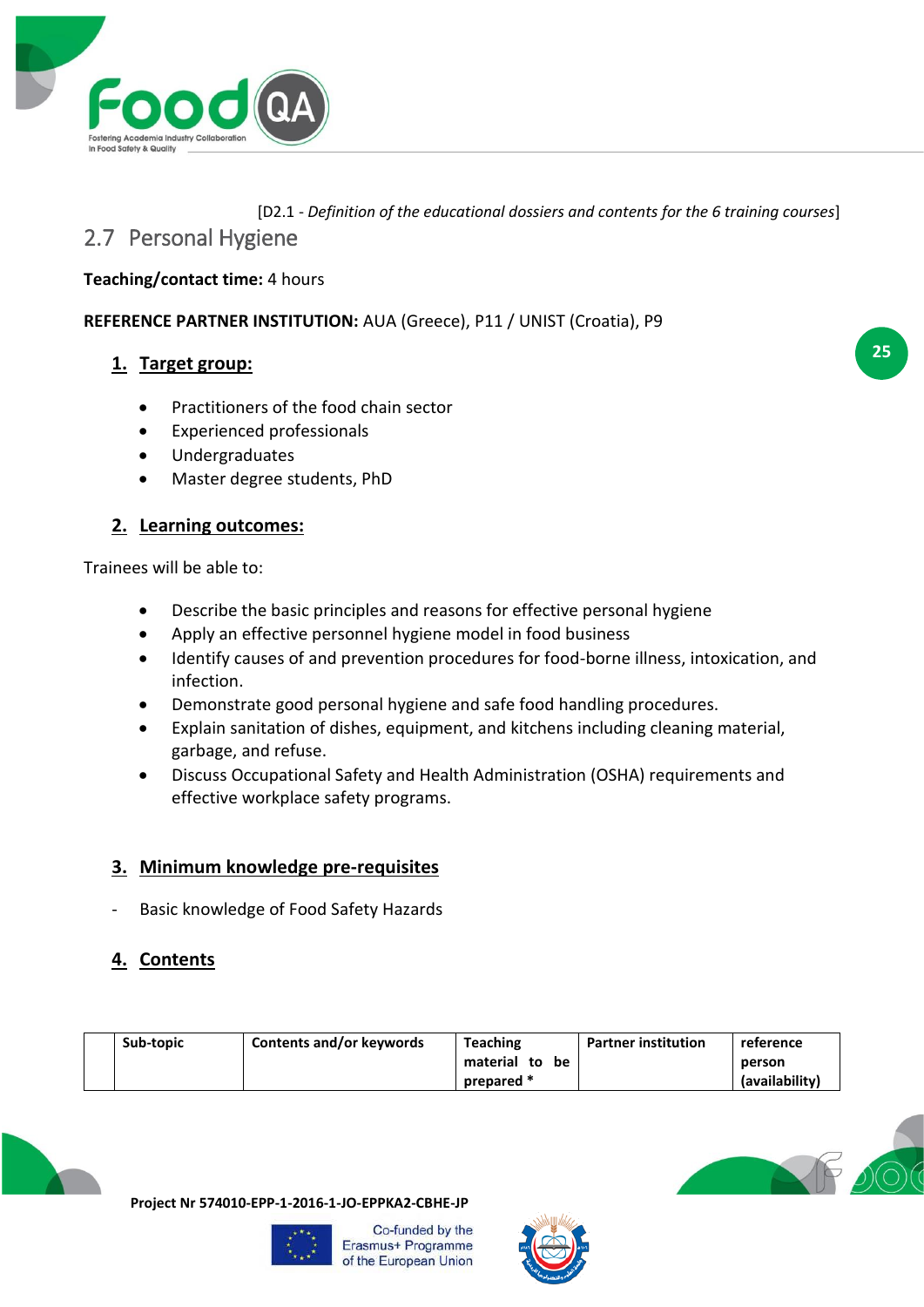

| 1. | <b>Personal Hygiene</b> | 1.1 Definition of personal                            | <b>Ebook</b> | <b>AUA-SPLIT</b> |  |
|----|-------------------------|-------------------------------------------------------|--------------|------------------|--|
|    |                         | hygiene                                               | <b>PPT</b>   |                  |  |
|    |                         | 1.2 Goal of personal hygiene                          | e-learning   |                  |  |
|    |                         | 1.3 EU Regulations relevant to                        |              |                  |  |
|    |                         | personal hygiene                                      |              |                  |  |
| 2. | Good<br>hygiene         | 2.1 Hand washing                                      | <b>Ebook</b> | <b>AUA-SPLIT</b> |  |
|    | practices               | 2.2 Clothing and cleanliness of                       | <b>PPT</b>   |                  |  |
|    |                         | clothing                                              | e-learning   |                  |  |
|    |                         | Prohibited<br>2.3                                     |              |                  |  |
|    |                         | clothing/material                                     |              |                  |  |
|    |                         | 2.4 Personnel behaviour                               |              |                  |  |
|    |                         | Description of good and bad                           |              |                  |  |
|    |                         | employee (in terms of food                            |              |                  |  |
|    |                         | safety)                                               |              |                  |  |
|    |                         | 2.5 Handling of food products                         |              |                  |  |
|    |                         | 2.6 Instructions for visitors                         |              |                  |  |
| 3. | <b>Health</b><br>and    | 3.1 Health Certificate-medical                        | <b>Ebook</b> | <b>AUA-SPLIT</b> |  |
|    | medical                 | examination of personnel                              | <b>PPT</b>   |                  |  |
|    | screaning               | 3.2 Foodborne illnesses                               | e-learning   |                  |  |
|    |                         | 3.2.1 Definition and nature                           |              |                  |  |
|    |                         | 3.2.2 Economic impact of                              |              |                  |  |
|    |                         | foodborne illness                                     |              |                  |  |
|    |                         | 3.2.3 Health consequences                             |              |                  |  |
|    |                         | of foodborne illness                                  |              |                  |  |
|    |                         | 3.2.4 Infectious dose                                 |              |                  |  |
|    |                         | 3.2.5 Infection                                       |              |                  |  |
|    |                         | 3.2.6 Intoxication                                    |              |                  |  |
|    |                         | 3.3 Occupational Health and                           |              |                  |  |
|    |                         | Safety in food companies                              |              |                  |  |
|    |                         | 3.3.1 Implementing safety                             |              |                  |  |
|    |                         | training for new employees                            |              |                  |  |
|    |                         | 3.3.2 Training on personnel                           |              |                  |  |
|    |                         | hygiene                                               |              |                  |  |
|    |                         | 3.3.3 Guardrails and Floors                           |              |                  |  |
|    |                         | Ventilation<br>3.3.4<br>and                           |              |                  |  |
|    |                         | lightening                                            |              |                  |  |
|    |                         | 3.3.5 Equipment, machine                              |              |                  |  |
|    |                         | guarding and maintenance<br>3.3.6 Personal Protective |              |                  |  |
|    |                         |                                                       |              |                  |  |
|    |                         | Equipment<br>3.3.7 Safe and hygienic                  |              |                  |  |
|    |                         | Practices                                             |              |                  |  |
|    |                         | 3.3.8 Working in confined                             |              |                  |  |
|    |                         | space                                                 |              |                  |  |



**Project Nr 574010-EPP-1-2016-1-JO-EPPKA2-CBHE-JP**





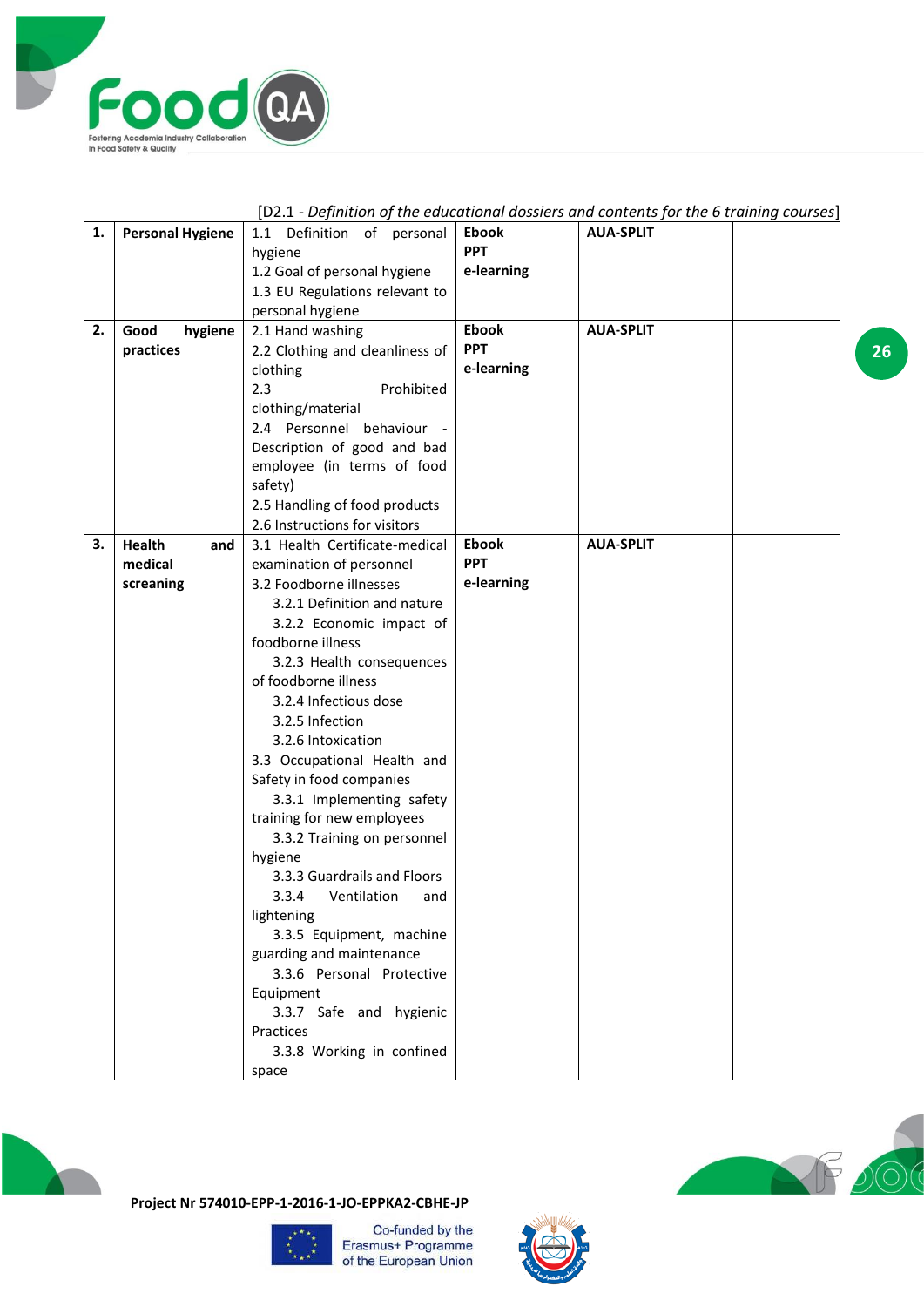

| 4. | <b>Employee</b> | 4.1      | Content               | 0f | training   Ebook |            | <b>AUA-SPLIT</b> |  |
|----|-----------------|----------|-----------------------|----|------------------|------------|------------------|--|
|    | training        | material |                       |    |                  | <b>PPT</b> |                  |  |
|    |                 |          | 4.2 Goals of training |    |                  | e-learning |                  |  |
|    |                 |          |                       |    |                  |            |                  |  |

#### **5. Teaching material available/to be prepared** (e.g. ppt presentations, case studies, videos, …)

|    | Sub-topic               | <b>Teaching</b><br>material<br>available (see WP1)* | Teaching material to<br>be prepared | <b>Partner institution</b> | reference<br>person<br>(availability) |
|----|-------------------------|-----------------------------------------------------|-------------------------------------|----------------------------|---------------------------------------|
| 1. | <b>Personal Hygiene</b> | Ebook                                               | <b>PPT</b>                          | E-book: AUA + SPLIT +      |                                       |
|    |                         |                                                     | e-learning                          | $JUST + BAU + UJ + JU$     |                                       |
| 2. | hygiene<br>Good         | -Ebook                                              | <b>PPT</b>                          | E-book: $AUA + SPLIT +$    |                                       |
|    | practices               | -Videos<br>(Hand                                    | e-learning                          | $JUST + BAU + UJ + JU$     |                                       |
|    |                         | Washing)                                            |                                     | Videos: SPLIT + JUST + UJ  |                                       |
|    |                         |                                                     |                                     | $+ AUA + JU$               |                                       |
| 3. | <b>Health</b><br>and    | Ebook                                               | <b>PPT</b>                          | E-book: $AUA + SPLIT +$    |                                       |
|    | medical                 |                                                     | e-learning                          | $JUST + BAU + UJ + JU$     |                                       |
|    | screaning               |                                                     |                                     |                            |                                       |
| 4. | <b>Employee</b>         | Ebook                                               | <b>PPT</b>                          | E-book: $AUA + SPLIT +$    |                                       |
|    | training                |                                                     | e-learning                          | $JUST + BAU + UJ + JU$     |                                       |

#### **6. Evaluation: self-evaluation**

4 questions for each subtopic should be collected.

#### <span id="page-26-0"></span>2.8 Quality Management Tools

**Teaching/contact time:** 32 hours (April 2018)

**REFERENCE PARTNER INSTITUTION:** CRE.THI.DEV**.** (Greece), P13

- **1. Target group**:
- Practitioners of the food chain sector





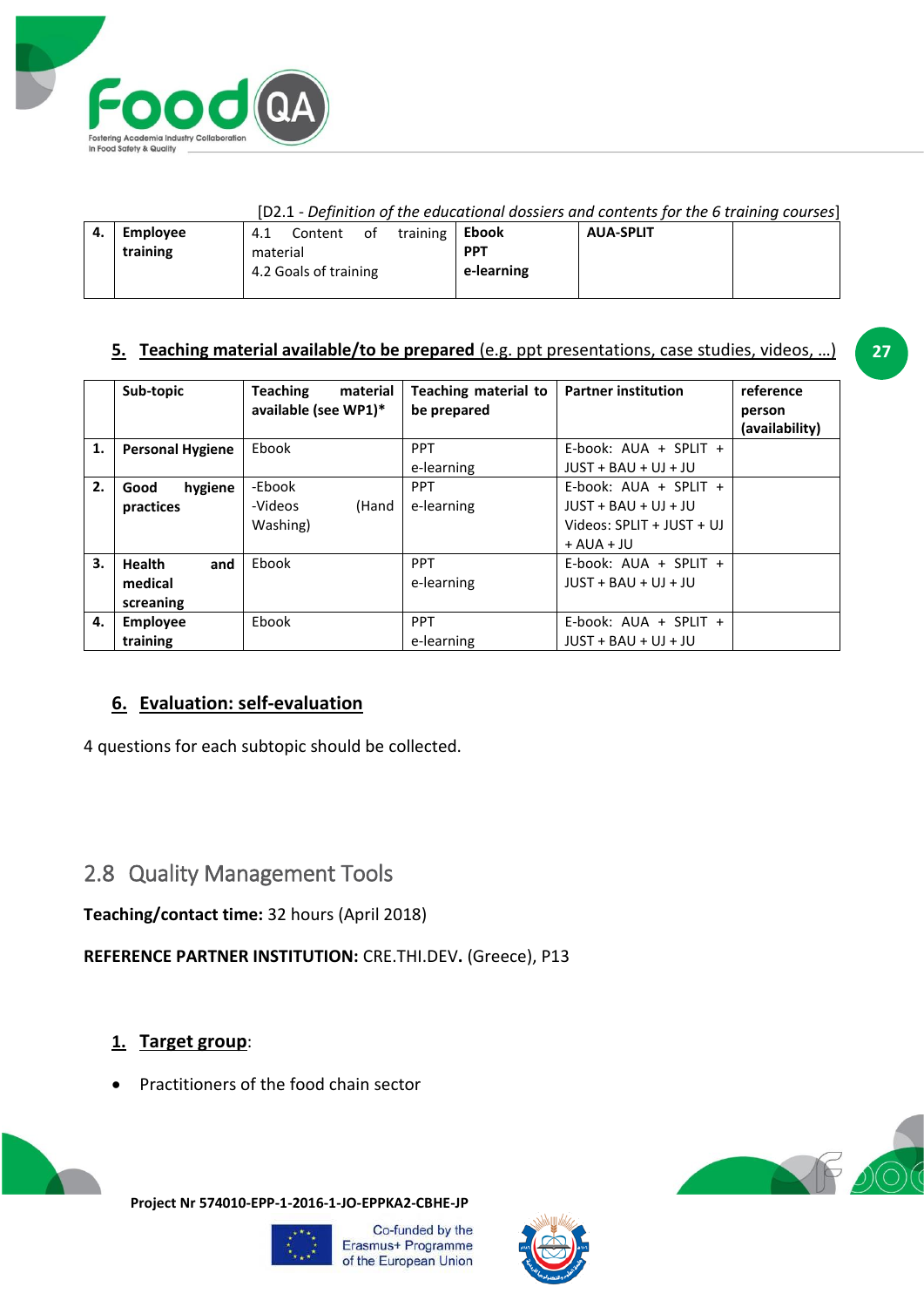

- Experienced professionals
- Undergraduates
- Master degree students, PhD

#### **2. Learning outcomes:**

Trainees will be able to:

- Understand the basic principles of quality and quality management
- Understand the principles of Statistical Process Control
- Understand and use in processes the basic quality tools

#### **3. Minimum knowledge pre-requisites**

**Minimum requirements (knowledge):** Basic knowledge of statistics

#### **4. Contents**

|    | Sub-topic                          | <b>Contents and/or keywords</b>               | <b>Teaching</b><br>material to be | Partner          | Reference                |
|----|------------------------------------|-----------------------------------------------|-----------------------------------|------------------|--------------------------|
|    |                                    |                                               | prepared *                        | institution      | person<br>(availability) |
| 1. | <b>Basic Quality Concepts</b>      | <b>Basic Quality Definitions</b>              | .ppt                              | <b>CRETHIDEV</b> | To<br>be<br>determined   |
|    |                                    | History Of Quality Control And<br>Improvement | .ppt                              |                  |                          |
| 2. | <b>Statistical Quality Control</b> | <b>Statistics Used In Quality</b>             | .ppt                              |                  |                          |
|    |                                    | <b>Statistical Process Control</b>            | .ppt                              |                  |                          |
|    |                                    | <b>Acceptance Sampling</b>                    | .ppt,<br>case                     |                  |                          |
|    |                                    |                                               | examples                          |                  |                          |
| 3. | <b>The Main Quality Tools</b>      | <b>Check Sheets</b>                           | .ppt,<br>case                     |                  |                          |
|    |                                    |                                               | examples,                         |                  |                          |
|    |                                    |                                               | group work                        |                  |                          |
|    |                                    | <b>Run Charts</b>                             |                                   |                  |                          |
|    |                                    | Histograms                                    |                                   |                  |                          |
|    |                                    | <b>Scatter Diagrams</b>                       |                                   |                  |                          |
|    |                                    | Pareto Charts                                 |                                   |                  |                          |
|    |                                    | <b>Flowcharts</b>                             |                                   |                  |                          |









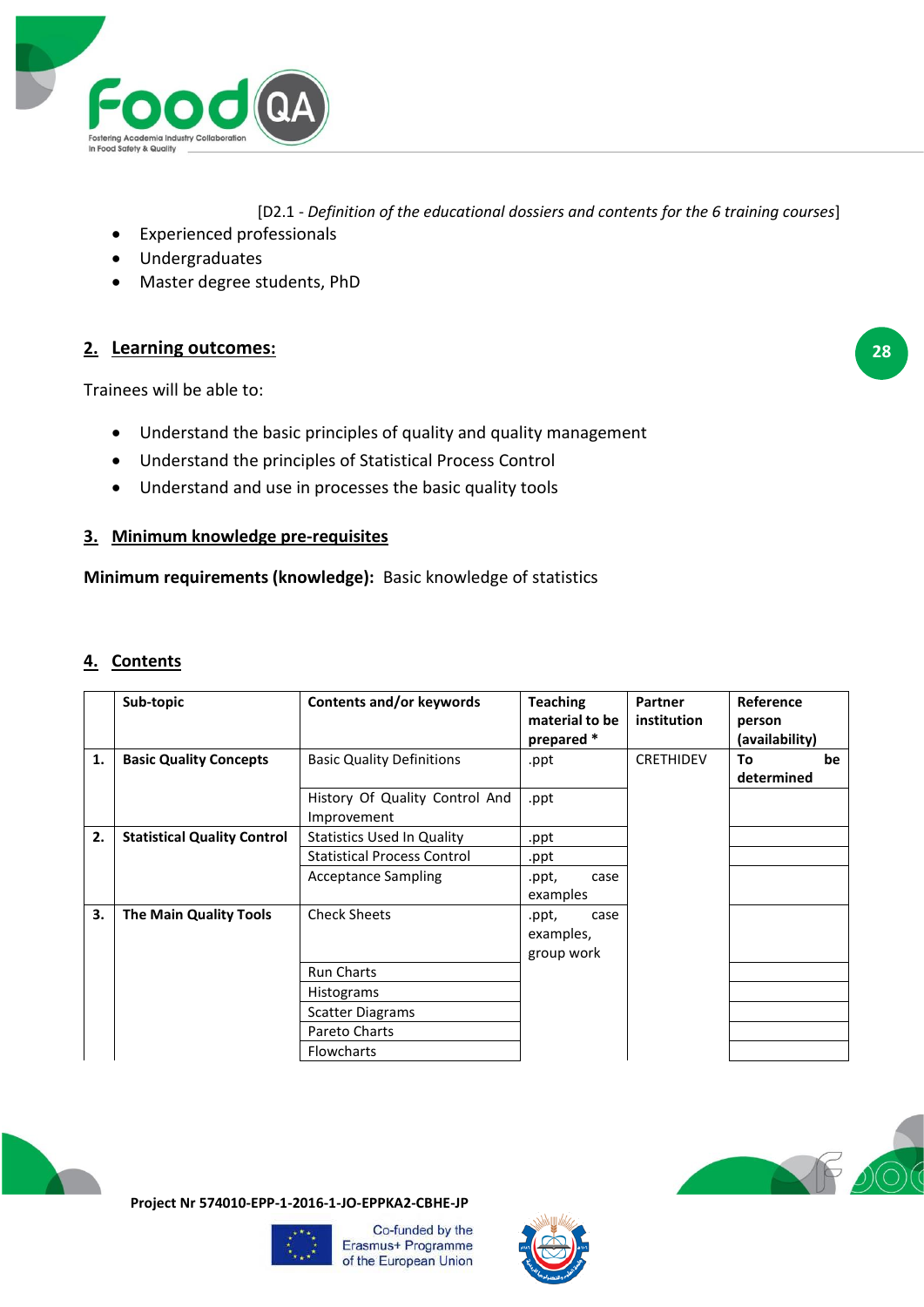

|    | Sub-topic                     | $[DZ,1]$ - Definition of the educational dossiers and contents for the 0 training coarses $[$<br><b>Contents and/or keywords</b> | <b>Teaching</b> | Partner     | Reference      |
|----|-------------------------------|----------------------------------------------------------------------------------------------------------------------------------|-----------------|-------------|----------------|
|    |                               |                                                                                                                                  | material to be  | institution | person         |
|    |                               |                                                                                                                                  | prepared *      |             | (availability) |
|    |                               | Cause And Effect (Fishbone)                                                                                                      |                 |             |                |
|    |                               | Diagrams                                                                                                                         |                 |             |                |
|    |                               | Design Of Experiments (DOE)                                                                                                      |                 |             |                |
|    |                               | <b>Control Chart For Variables</b>                                                                                               |                 |             |                |
|    |                               | <b>Control Charts For Attributes</b>                                                                                             |                 |             |                |
| 4. | <b>Advanced Quality Tools</b> | Process Capability (Capability                                                                                                   | .ppt,<br>case   |             |                |
|    |                               | Indices)                                                                                                                         | examples,       |             |                |
|    |                               |                                                                                                                                  | group work      |             |                |
|    |                               | Value<br>Analysis<br>Value<br>$\overline{\phantom{a}}$                                                                           |                 |             |                |
|    |                               | Engineering (VA/VE)                                                                                                              |                 |             |                |
|    |                               | Value Analysis<br>a)                                                                                                             |                 |             |                |
|    |                               | b)<br>Value Engineering                                                                                                          |                 |             |                |
|    |                               | Value Stream Mapping (VSM)                                                                                                       |                 |             |                |
|    |                               | <b>Quality Costs</b>                                                                                                             |                 |             |                |
|    |                               | <b>Total Quality Cost</b><br>a)                                                                                                  |                 |             |                |
|    |                               | Conformance Cost<br>b)                                                                                                           |                 |             |                |
|    |                               | <b>Prevention Cost</b><br>٠                                                                                                      |                 |             |                |
|    |                               | <b>Appraisal Cost</b><br>$\bullet$                                                                                               |                 |             |                |
|    |                               | Non-Conformance Cost<br>c)                                                                                                       |                 |             |                |
|    |                               | <b>Internal Failure Cost</b><br>٠                                                                                                |                 |             |                |
|    |                               | <b>External Failure Cost</b>                                                                                                     |                 |             |                |

#### **5. Teaching material available/to be prepared** *(e.g. ppt presentations, case studies, videos, …)*

\*: for some topics/subtopics e-books, posters and videos are already under preparation (WP1).

|    | Sub-topic                                                                                                                                   | <b>Teaching</b><br>material<br>available (see<br>$WP1)*$ | <b>Teaching</b><br>material<br>to<br>be prepared | <b>Partner institution</b>                       | reference<br>person<br>(availability) |
|----|---------------------------------------------------------------------------------------------------------------------------------------------|----------------------------------------------------------|--------------------------------------------------|--------------------------------------------------|---------------------------------------|
| 1. | <b>Basic Quality Concepts</b><br><b>Basic Quality Definitions</b><br>History Of Quality Control And<br>Improvement                          | e-book                                                   | ppt,<br>case<br>examples                         | e-book:<br>CRETHIDEV,<br>AUA.<br>JFDA, BAU, JUST |                                       |
| 2. | <b>Statistical Quality Control</b><br><b>Statistics Used In Quality</b><br><b>Statistical Process Control</b><br><b>Acceptance Sampling</b> | e-book                                                   | ppt,<br>case<br>examples                         | e-book:<br>CRETHIDEV,<br>AUA.<br>JFDA, BAU, JUST |                                       |



**Project Nr 574010-EPP-1-2016-1-JO-EPPKA2-CBHE-JP**